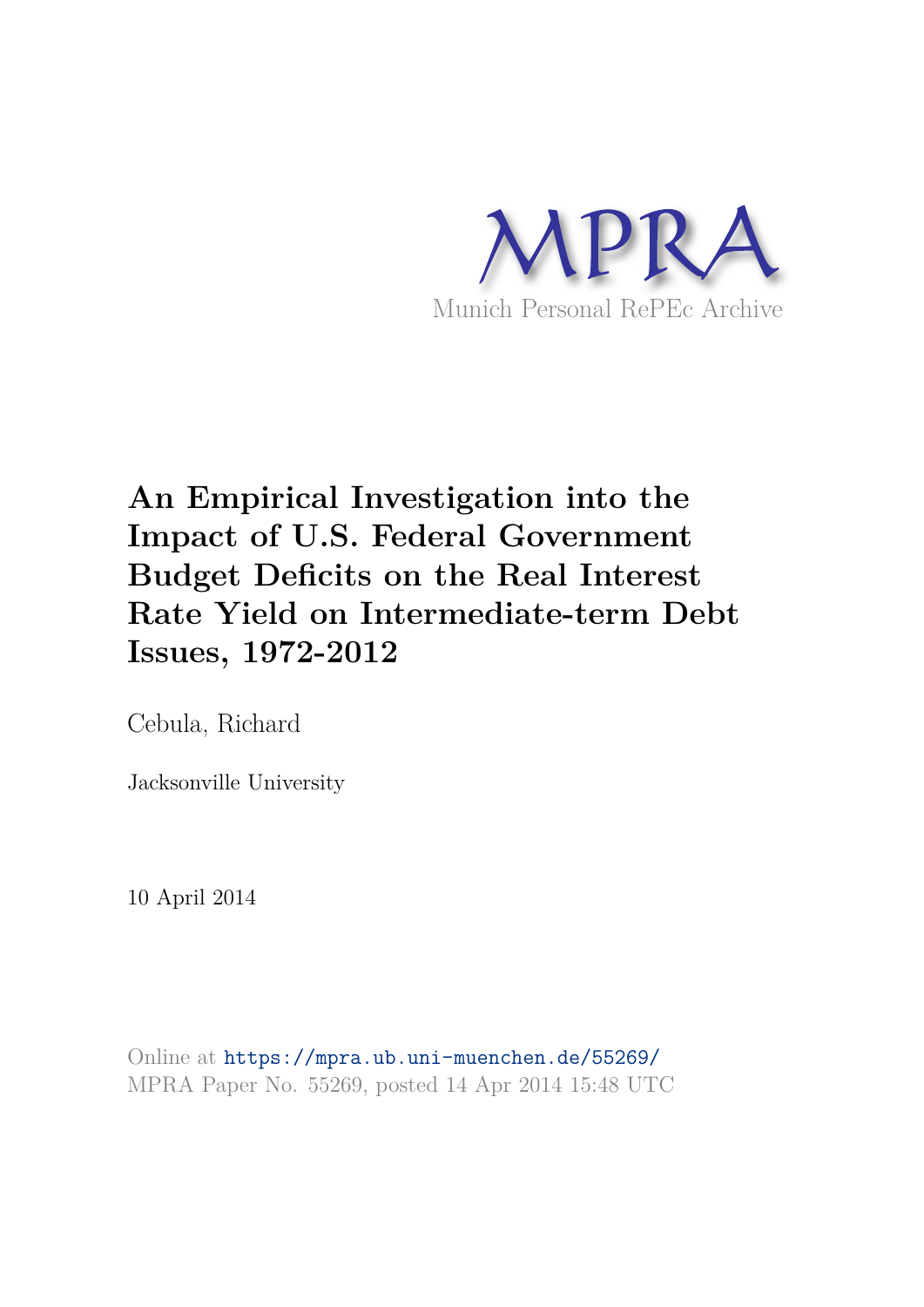# **An Empirical Investigation into the Impact of U.S. Federal Government Budget Deficits on the Real Interest Rate Yield on Intermediate-term Treasury Debt Issues, 1972-2012**

# **By Richard J. Cebula, Jacksonville University**

**Abstract.** The existence of large federal budget deficits in the U.S., especially in recent years, raises the specter of concern regarding their potential effects on real interest rates (as well as economic growth and capital formation). This study provides current and new empirical evidence on the impact of the federal budget deficit on the *real* interest rate yields on intermediate-term debt issues of the U.S. Treasury, represented herein by the *ex post* real interest rate yields on three-year Treasury notes and seven-year Treasury notes, two interest rate measures that have received essentially no attention in the economics and finance literature in recent years. The study is couched within a loanable funds model that includes two *ex post* real interest rate yields, the monetary base as a percent of GDP, the change in per capita real GDP, net financial capital inflows as a percent of GDP, and the budget deficit as a percent of GDP. This study uses annual data for the study period 1972-2012, a time period that includes "quantitative easing" monetary policies by the Federal Reserve. Two-stage least squares estimations reveal that the federal budget deficit, expressed as a percent of GDP, has exercised a positive and statistically significant impact on the *ex post* real interest rate yields on both three-year and seven-year Treasury notes, even after allowing for quantitative easing and other factors. The study also considers the 1980-2012 time period and offers simple robustness testing.

**Keywords:** *ex post* real interest rate yield; three-year Treasury notes; seven-year Treasury notes; budget deficit; loanable funds model

**JEL Classification codes:** E43, E52, E62, H62

# **1. Introduction**

In the U.S., there was a brief experience involving federal government budget surpluses during the

FY1998 through FY2001 period. However, given the 2001 recession, sluggish economic growth

following 2001, and budgetary demands involving income tax cuts during the Bush Administration

on the one hand and the "war on terrorism" in the aftermath of the terrorist attacks on the U.S. on

September 11, 2001 on the other hand, the specter of federal government budget deficits, potentially

huge ones, raised its ugly head once again by FY 2002. As Alan Krueger (2003) observed, by 2003

federal budget deficits in the U.S. had re-emerged as a major economic concern.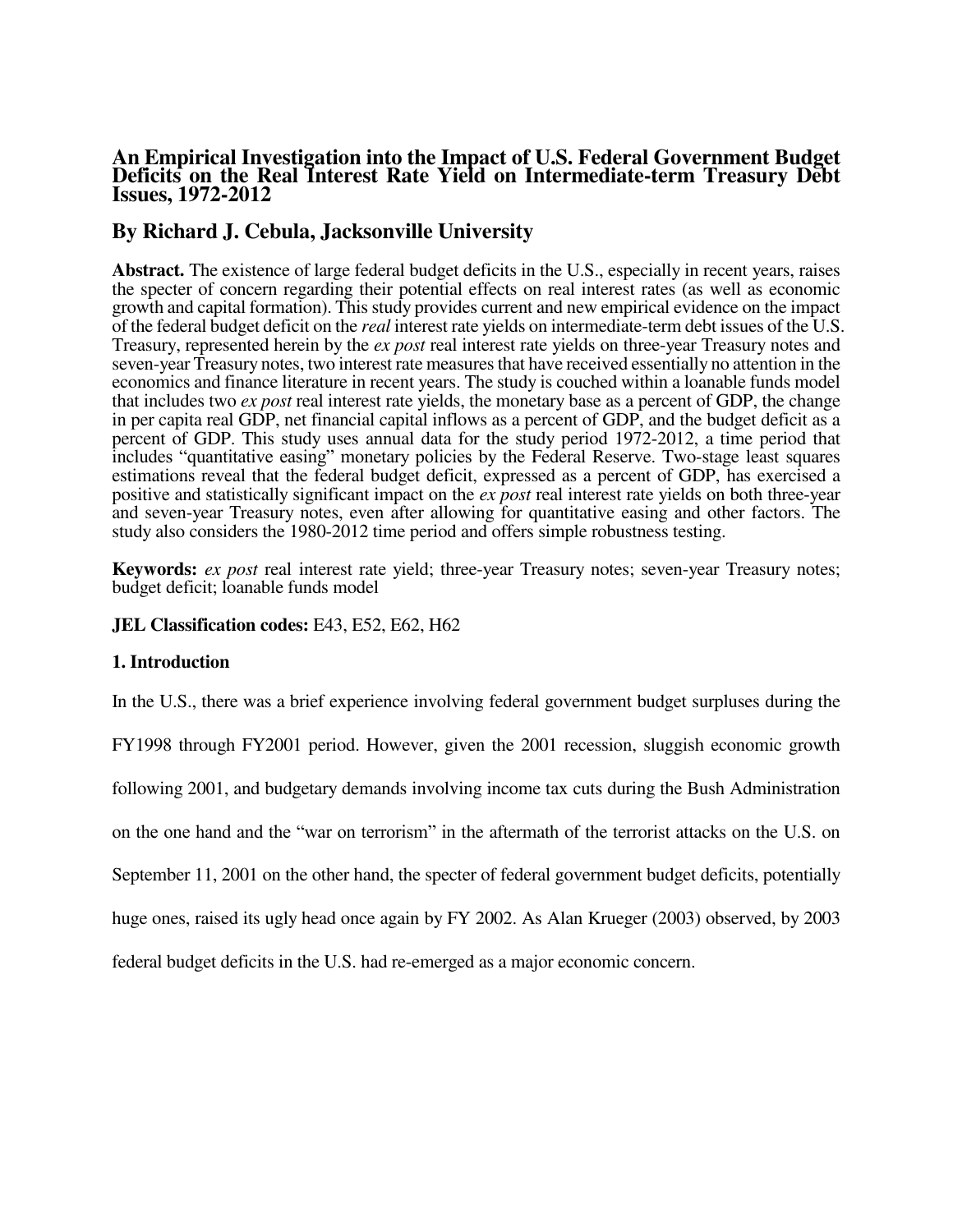Over the course of the Bush Administration, the budget deficit as a percent of GDP rose from -1.3% (a surplus for FY2001) to values subsequently *averaging* 2.33% per fiscal year from FY2002 through FY2008 (Council of Economic Advisors, 2013, Table B-79). Furthermore, during the Obama Administration through FY 2012, the federal budget deficit as a percent of GDP has grown beyond these figures. Indeed, the federal budget deficit, expressed as a percent of GDP, during President Obama's first term was 10.1%, 9.0%, 8.7%, and 7.8% for FY 2009, FY2010, FY2011, and FY 2012, respectively (Council of Economic Advisors, 2013, Table B-79), for an average of 8.9%.<sup>1</sup>

 The impact of government budget deficits on interest rates has been studied extensively (Al-Saji, 1992, 1993; Barth, Iden and Russek, 1984, 1985, 1986; Barth, Iden, Russek, and Wohar, 1989; Cebula, 1997, 2005; Cebula and Cuellar, 2010; Cukierman and Meltzer, 1989; Feldstein and Eckstein, 1970; Findlay, 1990; Gale and Orszag, 2003; Hoelscher, 1983, 1986; Holloway, 1988; Johnson, 1992; Kiani, 2009; Ostrosky, 1990; Tanzi, 1985; Allen and Wohar, 1996; Zahid, 1988). Most of these studies are couched within IS-LM or loanable funds models or variants thereof. Many of these studies find that budget deficits act to raise longer-term rates of interest while not significantly affecting shorter-term rates of interest. Since capital formation is presumably much more affected by longer-term than by shorter-term interest rates, the inference has often been made in these studies that government budget deficits may lead to "crowding out" (Carlson and Spencer, 1975; Abram and Schmitz, 1978; Cebula, 1985; Krueger, 2003).

 $\overline{\phantom{0}}$ 

<sup>&</sup>lt;sup>1</sup> Arguably, at least some portion of the first federal budget deficit figure, 10.1%, can be attributable to policies during the Bush Administration, although Obama policies such as the "stimulus package" were in play during this fiscal year.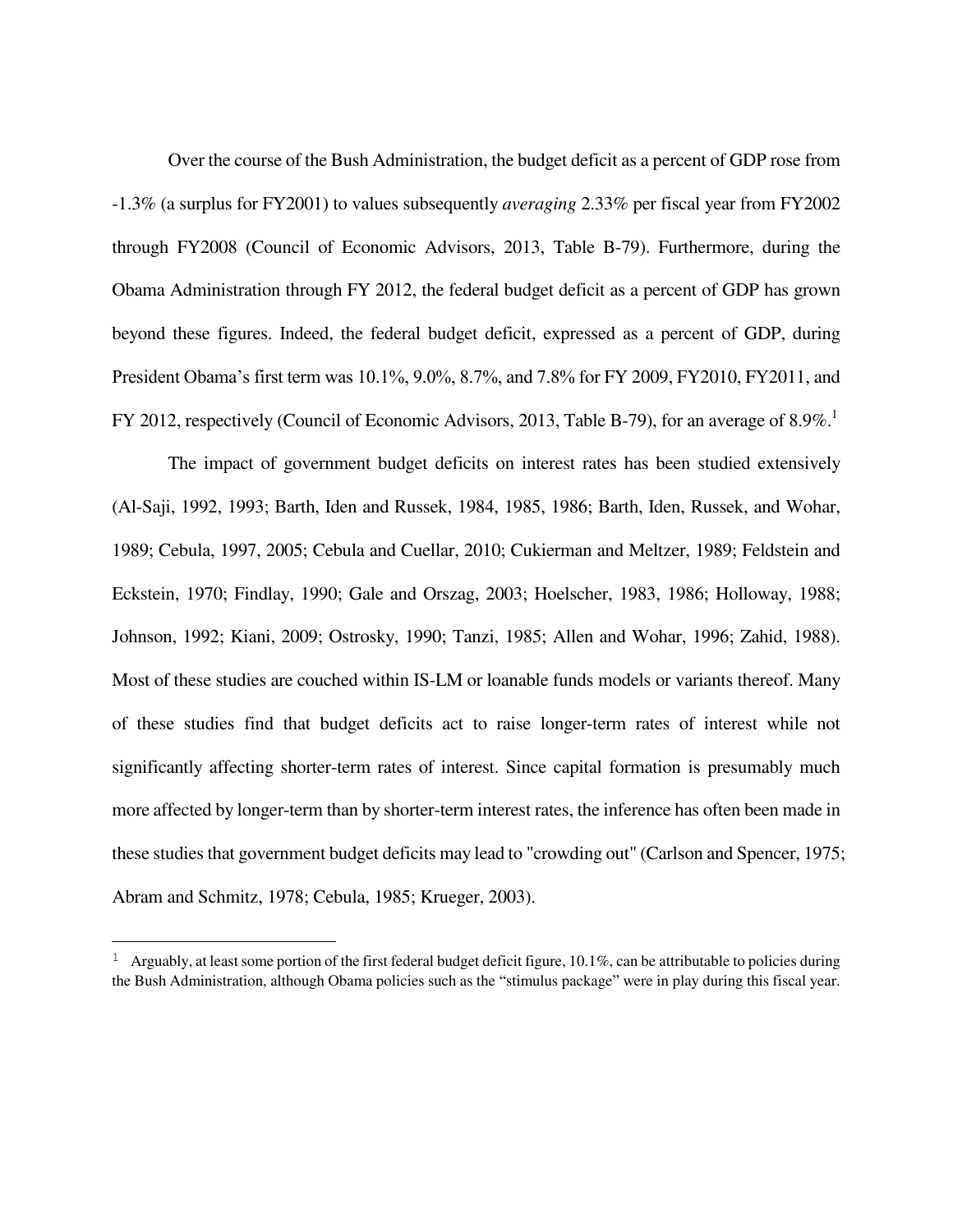The interest rate/budget deficit literature has focused typically upon the interest rate yields, most commonly *nominal* yields, on 3 month Treasury bills, ten-year Treasury notes, and 20 year and 30 years Treasury bonds. This literature has also focused upon the interest rate yields on Moody's Aaa-rated and Baa-rated corporate bonds. In recent years, however, the impact of budget deficits on such interest rate yields has received only limited attention in the literature. Moreover, the focus on *real* interest rates has been even sparser in recent times.

 The present study is motivated primarily by two basic sets of considerations. The first of these motivations, as suggested above, is the huge size of recent federal budget deficits, relative to GDP, especially in recent years but in many prior years as well, and the concomitant concern regarding potential economic implications thereof. The second motivation is that the impact of budget deficits on *ex post* real interest rate yields on intermediate-term Treasuries, especially those on the three-year Treasury note and the seven-year Treasury note, have been effectively altogether ignored in the economics and finance literature for a decade or longer.<sup>2</sup> Accordingly, the purpose of this study is to provide contemporary evidence regarding the effect of the federal budget deficit on the interest rate yield on intermediate-term debt issues of the U.S. Treasury, as represented by the *ex post* real interest rate yields on three-year and seven-year Treasury notes, for the post-Bretton Woods period running from 1972 through the end of 2012.

More specifically, using annual data, this study investigates the period 1972 through 2012 in

 $\overline{\phantom{0}}$ 

<sup>2</sup> Cebula (2005) may be the most recent such study. He examines the deficit impact on *nominal* seven-year Treasury notes from 1992-2003 using quarterly data.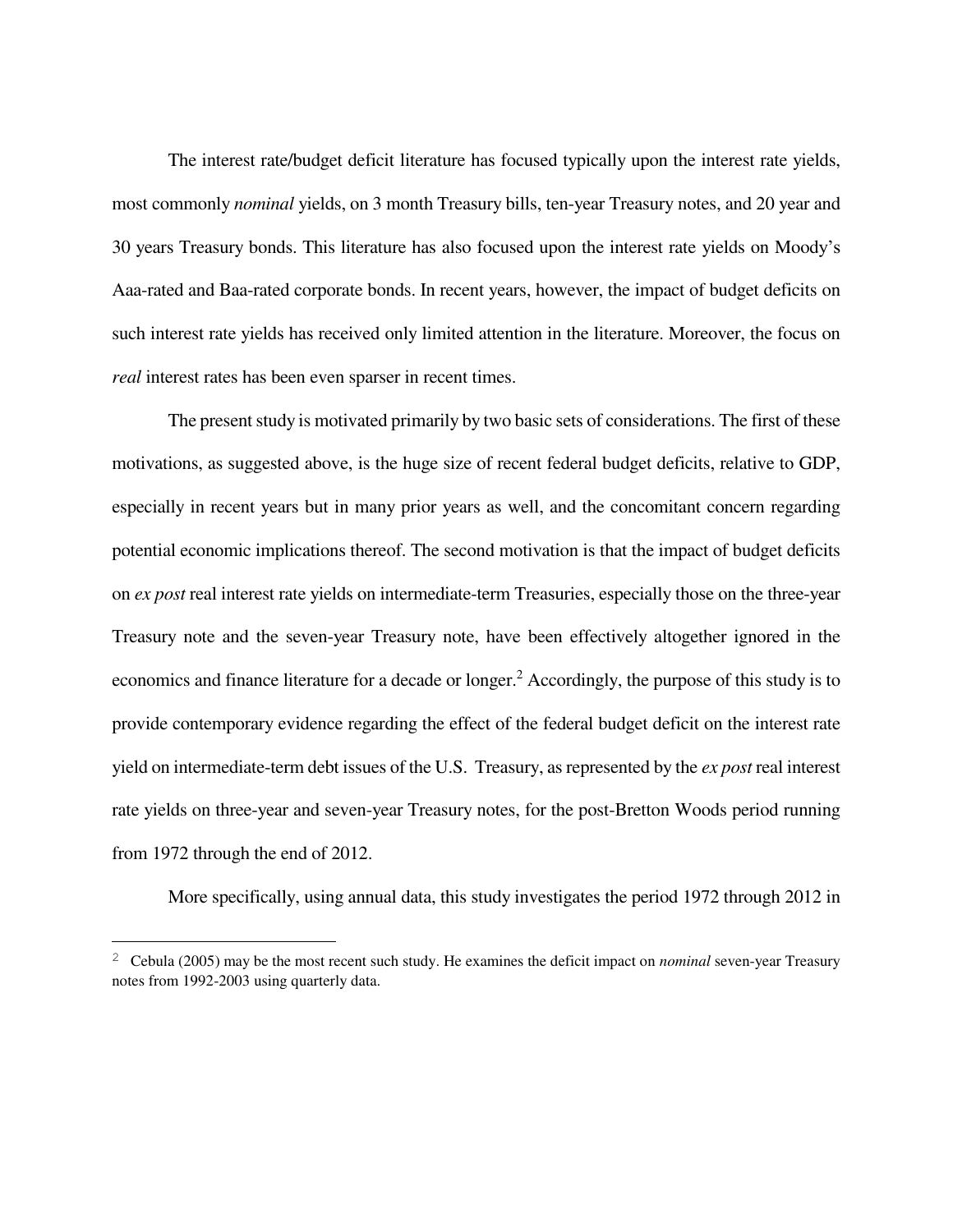the pursuit of providing at least preliminary *contemporary* insights into whether federal budget deficits—in contrast to the perspective of "Ricardian Equivalence" (Barro, 1974)—have in fact elevated intermediate-term real interest rate yields in the U.S. We begin with 1972 because it was in August of 1971 that the U.S. unilaterally abandoned the Bretton Woods agreement, i.e., unilaterally terminated the convertibility of the U.S. dollar for gold, thereby helping to bring the Bretton Woods system to a *de facto* end. Moreover, the study period includes the time frame beginning with late November of 2008, which is when the Federal Reserve shifted from its traditional open market operations and initiated its "quantitative easing" policies. Indeed, the first of these quantitative easing policies, QE (1), involved significant and unprecedented Federal Reserve purchases of mortgage-backed securities, which by June, 2010 had totaled \$2.1 trillion. In November of 2010, another stage of quantitative easing, QE (2), began and resulted in \$600 billion of such purchases. Finally, beginning in September of 2012, stage QE (3) began, initially involving \$40 billion per month of such purchases and escalating to \$85 billion per month thereof as of December, 2012. Thus, the 1972-2012 study period includes not only four full years during which the U.S. economy experienced quantitative easing *and* but also experienced huge (relative to GDP)<sup>3</sup> federal budget deficits. This study endeavors to provide at least preliminary insights into the following question: "What has been the impact of budget deficits on intermediate-term *ex post* real interest rates in the U.S. over the last 42 years after Bretton Woods?" Furthermore, as a very simple test of the robustness

 $\overline{\phantom{0}}$ 

<sup>&</sup>lt;sup>3</sup> Indeed, only during the World War II fiscal years (FYs) of 1942, 1943, 1944, and 1945 has the federal budget deficit as a percent of GDP exceeded those of FYs 2009, 2010, 2011, and 2012.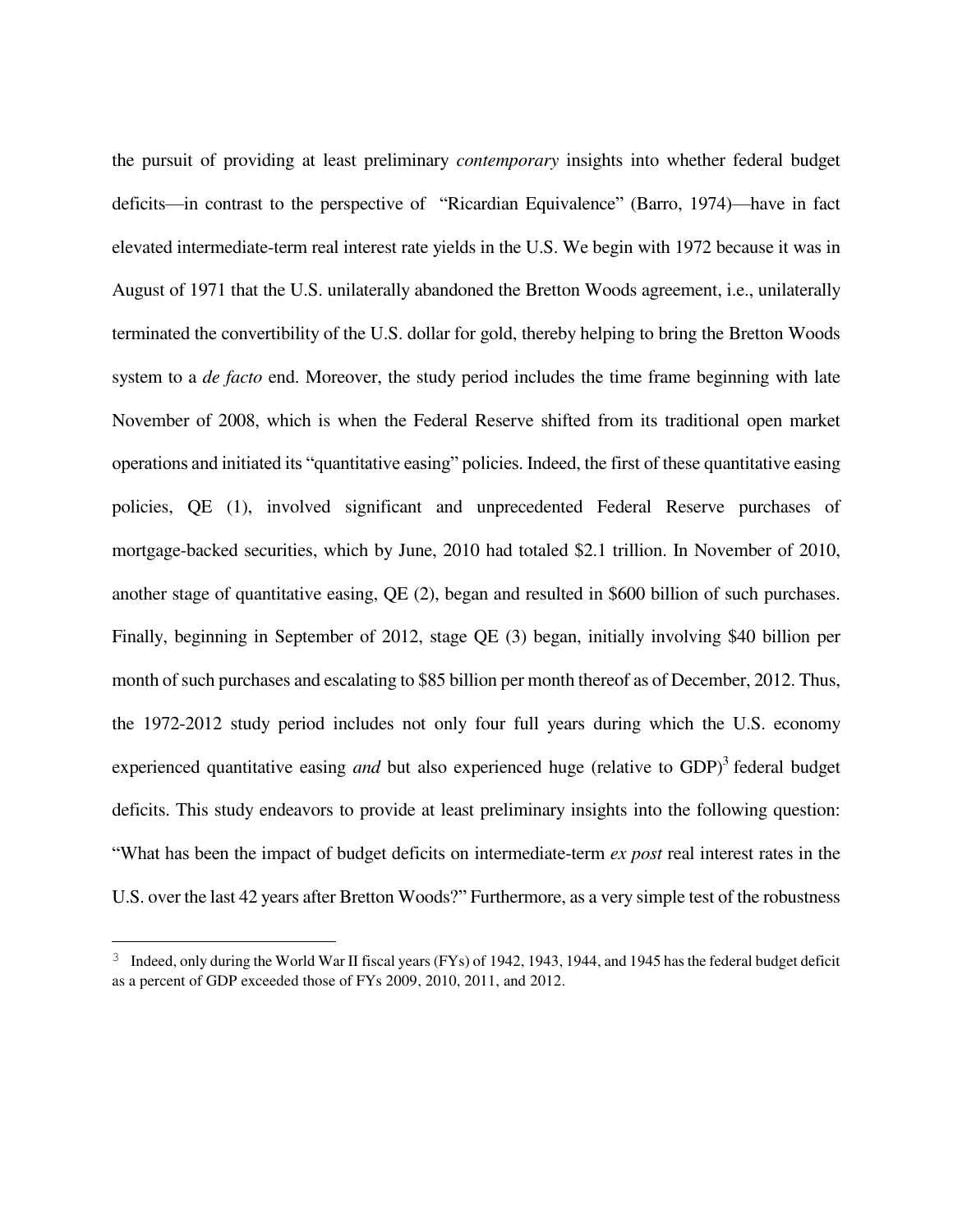of the basic model, the study also examines the period from 1980-2012, based upon certain monetary policy and financial sector de-regulation statutes that were implemented in late 1979 and early 1980. Finally, a second simple robustness test is provided in the Conclusion section to the study.

 Section 2 of this study provides the basic framework for the empirical analysis, an open-economy loanable funds model reflecting dimensions of the works of Barth, Iden and Russek (1984; 1985; 1986), Barth, Iden, Russek, and Wohar (1989), Hoelscher (1986), Koch (1994), Allen and Wohar (1996), Cebula (2005), Cebula and Cuellar (2010), and others. Section 3 defines the specific variables in the empirical model and describes the data adopted. Section 4 provides the empirical results of two stage least squares estimations for the period 1972-2012, whereas section 5 provides an analysis of the period 1980-2012, Finally, an overview of the study findings is found in the Conclusion, Section 6, where a second simple robustness test of the model is also provided.

## **2. The Framework**

In developing the underlying framework for the empirical analysis, we first consider the following inter-temporal government budget constraint:

$$
ND_{t+1} = ND_t + G_t + F_t + AR_t ND_t - T_t
$$
\n
$$
(1)
$$

where:

 $ND_{t+1}$  = the national debt in period t+1;  $ND_t$  = the national debt in period t;  $G_t$  = government purchases in period t;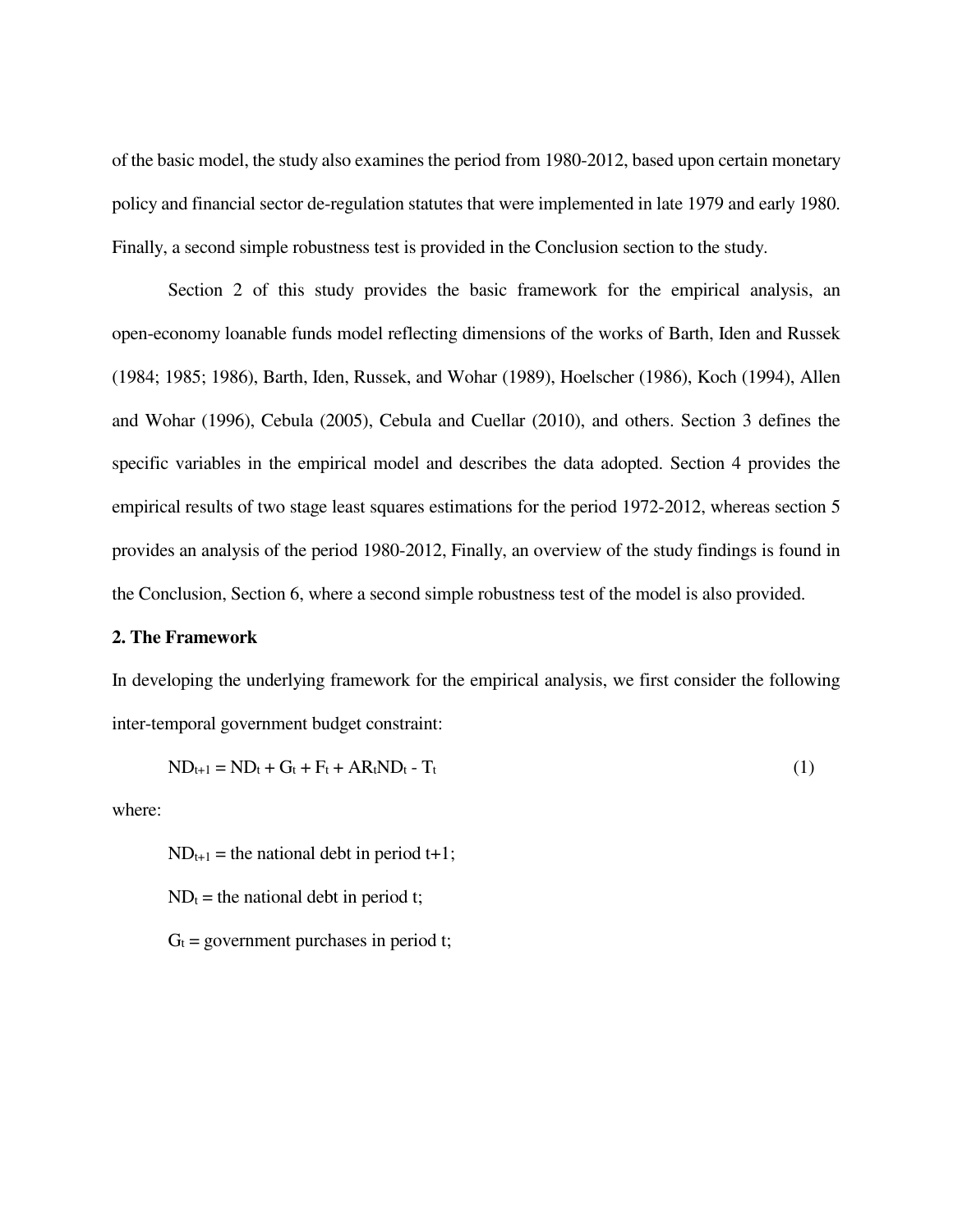$F_t$  = government non-interest transfer payments in period t;

 $AR_t$  = average effective interest rate on the national debt in period t; and

 $T_t$  = government tax and other revenues in period t.

The *total* government budget deficit in period t (TD<sub>t</sub>), which is the deficit measured considered in this study, is simply the difference between  $ND_{t+1}$  and  $ND_t$ :

$$
TD_t = ND_{t+1} - ND_t = G_t + F_t + AR_t ND_t - T_t \tag{2}
$$

 Based extensively on Barth, Iden, and Russek (1984; 1985; 1986), Barth, Iden, Russek, and Wohar (1989), and Hoelscher (1986), as well as Koch (1994), Cebula (1997; 2005), and Cebula and Cuellar (2010), this study seeks to identify determinants of the *ex post* real interest rate yields on both three-year and seven-year U.S. Treasury notes, including the impact of the federal budget deficit on same. To do so, a loanable funds model is adopted in which the *real* intermediate-term (three-year *or* seven-year) interest rate yield is, assuming all other bond markets are in equilibrium, determined by an equilibrium of the following form:

 $DY + MY = TDY - NCIY$  or  $DY + MY + NCIY = TDY$  (3) where:

 DY = private domestic demand for three-year *or* seven-year U.S. Treasury notes, expressed as a percent of GDP;

 MY = the monetary base, expressed as a percent of real GDP, adopted as a measure of the available potential domestic money supply;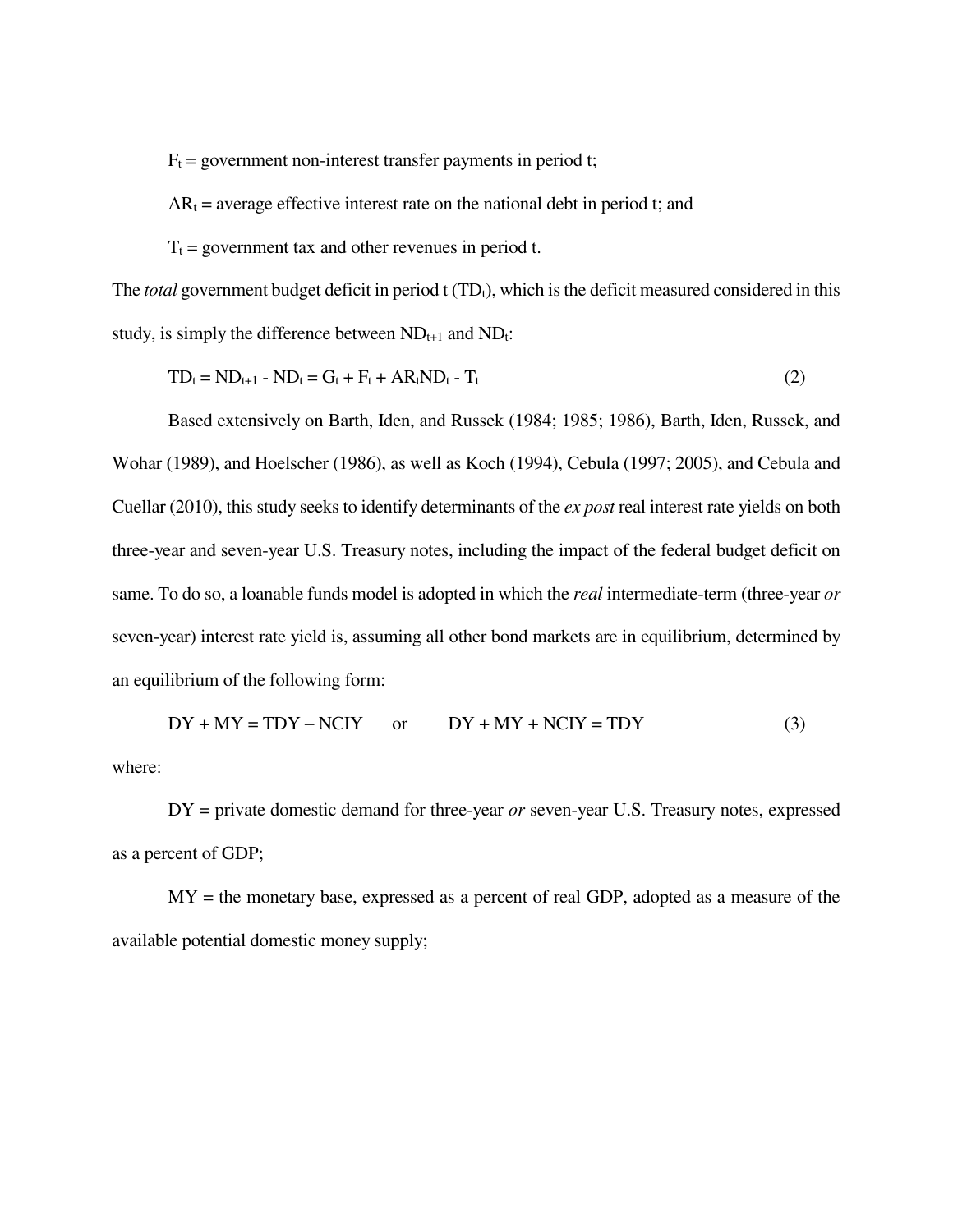TDY = net government borrowing, measured by the total federal budget deficit (as above), but expressed as a percent of real GDP; and

NCIY = net financial capital inflows, also expressed as a percent of real GDP.

In this framework, it is hypothesized that:

DY = DY (RTHREEYR or RSEVENYR, ∆Y, EPRSTBY, EPRLTBY,),

 $DY_{RTHREEYR} > 0$  or  $DY_{RSEVENYR} > 0$ ,  $DY_{\Delta Y} > 0$ ,  $DY_{EPRSTBY} < 0$ ,  $DY_{EPRLTBY} < 0$  (4) where:

RTHREEYR = the *ex post* real annual average interest rate yield on three-year Treasury notes;

RSEVENYR = the *ex post* real annual average interest rate yield on seven-year Treasury notes;

 $\Delta Y$  = the increase in per capita real GDP over the year;

EPRSTBY = the *ex post* real annual average interest rate yield on high quality short-term bonds; and EPRLTBY = the *ex post* real annual average interest rate yield on high quality long-term bonds.

 Following the conventional wisdom, it is expected that the demand for three-year (or seven-year) Treasuries is an increasing function of the real interest rate yield on those notes, i.e., RTHREEYR or RSEVENYR (Barth, Iden, and Russek, 1984; 1985; 1986; Hoelscher, 1986; Koch, 1994). Next, it is hypothesized that the greater the increase in *per capita* real GDP (∆Y), the higher the demand for three-year or seven-year Treasury notes, *ceteris paribus*, since such a circumstance more rapidly increases the potential pool of funds available for purchasing those notes (Hoelscher, 1986; Cebula, 2005). It is further hypothesized that, paralleling Barth, Iden, and Russek (1984; 1985),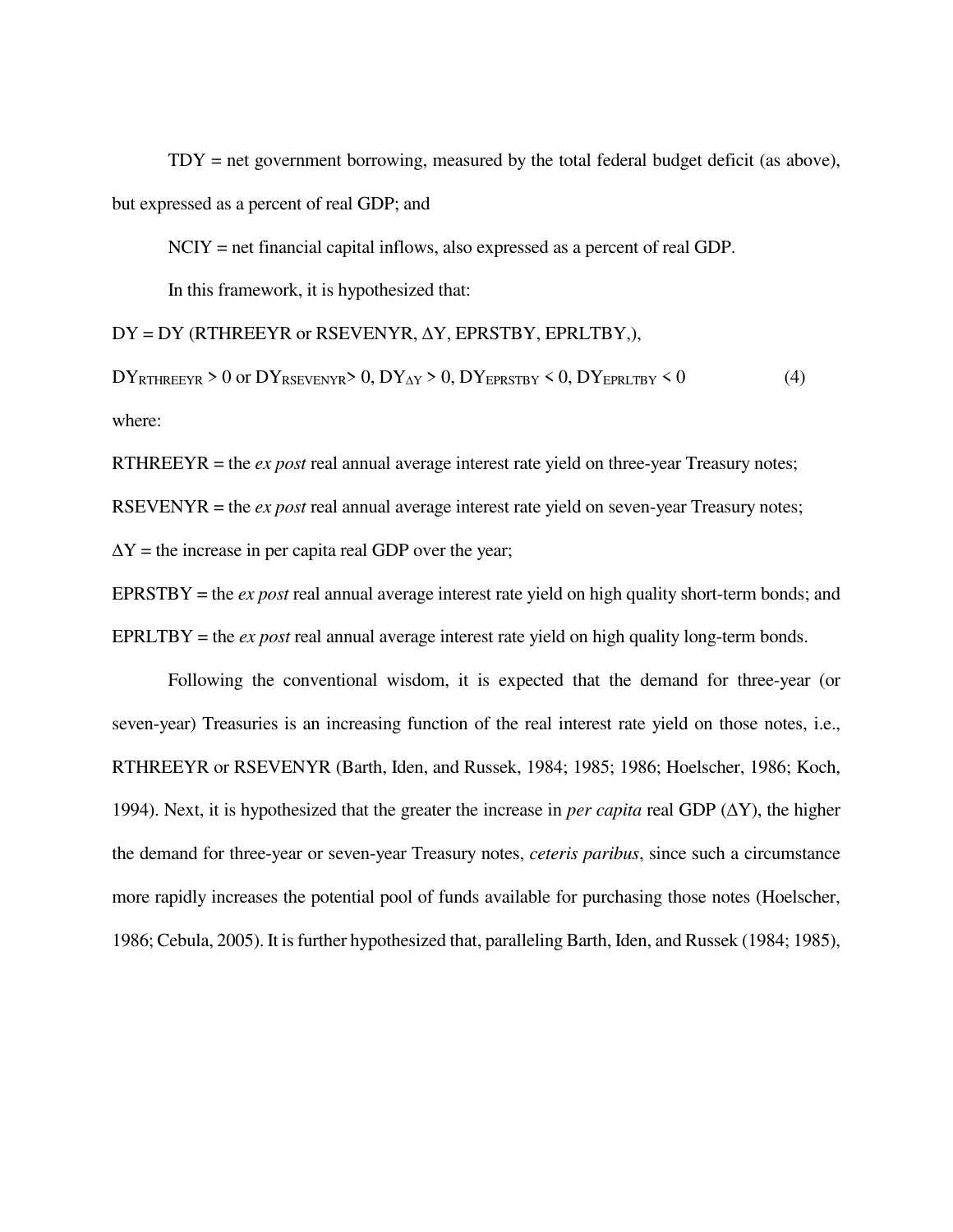Cebula (1997; 2005), Hoelscher (1986), and Koch (1994), the real domestic demand for three-year or seven-year Treasury notes is a decreasing function of the *ex post* real short-term rate, which in this case is the *ex post* real annual average six-month Treasury bill rate. In other words, as EPRSTBY increases, *ceteris paribus*, bond demanders/buyers at the margin substitute shorter-term issues for intermediate-term issues in their portfolios. Similarly, it is hypothesized that, in principle paralleling Barth, Iden, and Russek (1984; 1985), Cebula (2005), and Hoelscher (1986), the demand for three-year or seven-year Treasury notes is a decreasing function of one or more alternative high quality long-term interest rate yields, in this case represented by the *ex post* real annual average interest rate yield on Moody's Aaa-rated corporate bonds (EPRLTBY), *ceteris paribus* (Barth, Iden, and Russek, 1984; 1985; 1986; Hoelscher, 1983; 1986; Ostrosky, 1990; Koch (1994).

 Substituting equation (4) into equation (3) and solving for RTHREEYR and then for RSEVENYR yields:

| RTHREEYR = $f(TDY, MY, EPRSTBY, EPRLTBY, \Delta Y, NCIY)$ | (5A) |
|-----------------------------------------------------------|------|
| RSEVENYR = $g(TDY, MY, EPRSTBY, EPRLTBY, \Delta Y, NCIY)$ | (5B) |
| where it is hypothesized that:                            |      |

| $f_{TDY} > 0$ , $f_{MY} < 0$ , $f_{EPRSTBY} > 0$ , $f_{EPRLTBY} > 0$ , $f_{AY} > 0$ , $f_{NCIY} < 0$                                           | (6A) |
|------------------------------------------------------------------------------------------------------------------------------------------------|------|
| $g_{\text{TDY}} > 0$ , $g_{\text{MY}} < 0$ , $g_{\text{EPRSTBY}} > 0$ , $g_{\text{EPRLTBY}} > 0$ , $g_{\text{AY}} > 0$ , $g_{\text{NCIY}} < 0$ | (6B) |

 In both (6A) and (6B), the first of these expected signs is positive to reflect the conventional wisdom that when the government attempts to finance a budget deficit, it forces interest rate yields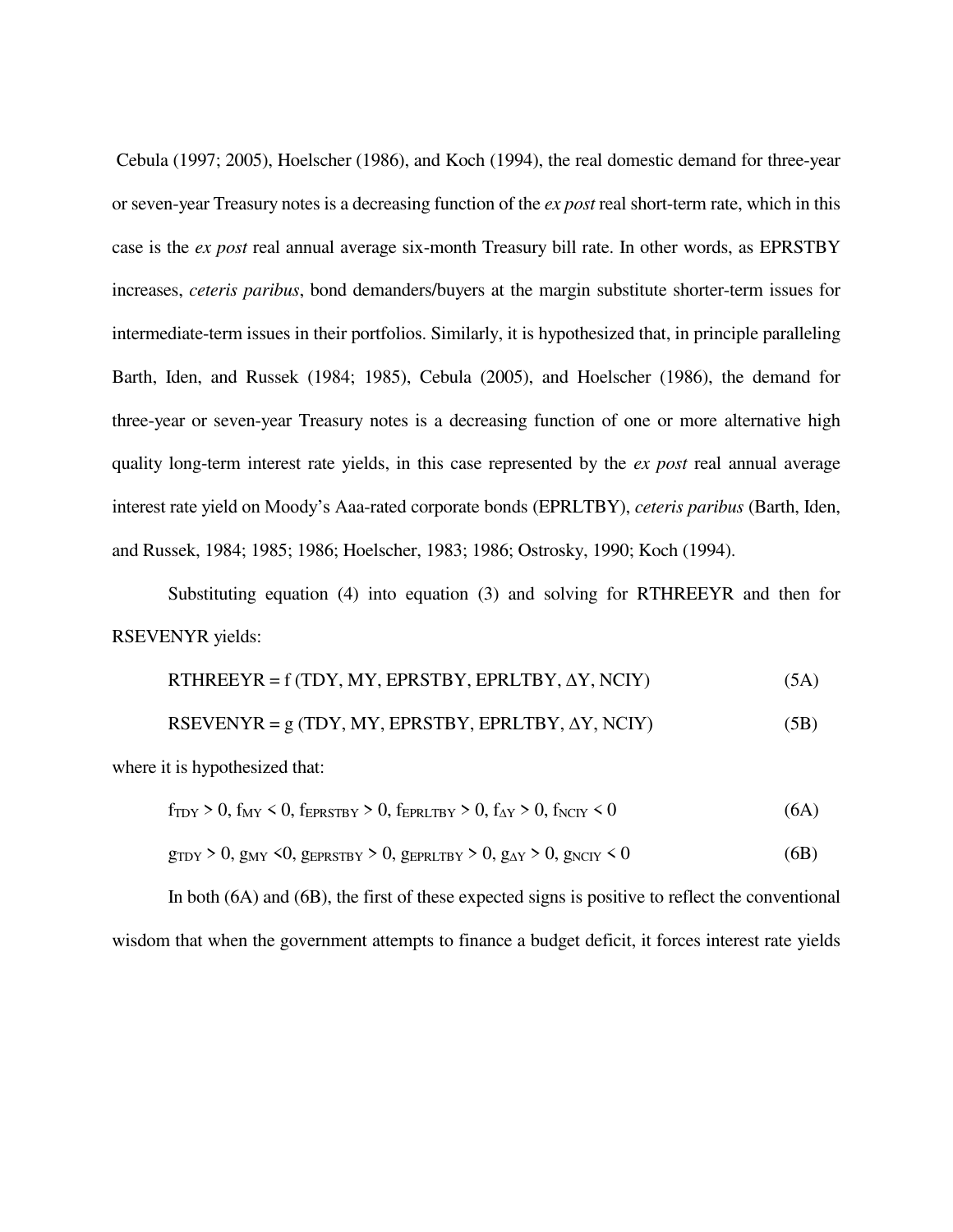upwards as it competes with the private sector to attract funds from the financial markets, *ceteris paribus*. The expected sign on the monetary base/money supply variable (MY) is negative because the greater the available money supply relative to GDP, the greater the offset to the interest-rate effects of new debt issues, i.e., in the present context, a greater availability of funds presumably helps to offset interest rate effects of budget deficits, *ceteris paribus*. It is noteworthy that the empirical results are effectively identical if the M2 measure of the money supply, expressed as a percentage of GDP, is adopted in place of MY; nevertheless, the MY variable is adopted because it more directly reflects quantitative easing policies pursued in recent years. The expected sign on the net capital inflows variable is negative because the greater the ratio of net capital inflows to GDP, the greater the extent to which these funds absorb domestic debt (Koch, 1994; Cebula and Belton, 1993). Finally, the expected signs on  $f_{EPRSTBY}$ ,  $f_{EPRLTBY}$ ,  $f_Y$ , and  $f_{PE}$  and their counterparts in (6B) follow logically from equation (4).

#### **3. Variables and Data**

Given the presence *ex post* real interest rates in the model, there is no need to develop an empirical measurement of expected inflation. Thus, adopting *ex post* as opposed to *ex ante* real interest rate yields permits the analysis to circumvent the always dubious choice of an appropriate inflationary expectations measure (Swamy, Kolluri, and Singamsetti, 1990).

 In any case, based upon the framework expressed above, the two stage least squares (2SLS) estimations involve the following linear models: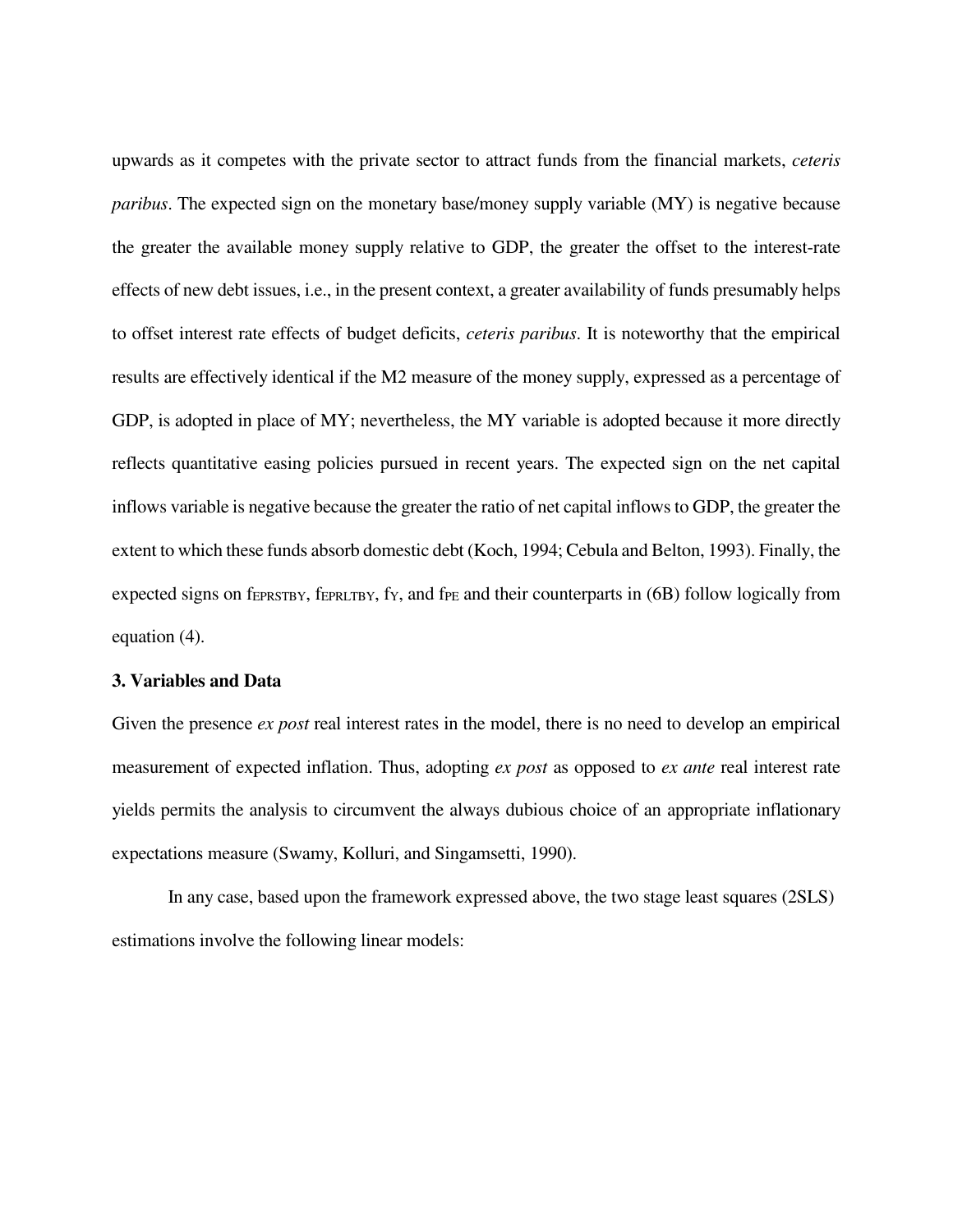$$
RTHREEYRt = a0 + a1 TDYt + a2 MYt-1 + a3 EPRSTBYt + a4 EPRLTBYt + a5 \Delta Yt-1
$$
  
+ a<sub>6</sub> NCIY<sub>t-1</sub> + u<sub>t</sub> (7)  
\n
$$
RSEVENYRt = b0 + b1 TDYt + b2 MYt-1 + b3 EPRSTBYt + b4 EPRLTBYt + b5 \Delta Yt-1
$$
  
+ b<sub>6</sub> NCIY<sub>t-1</sub> + u<sub>t</sub>' (8)

where:

RTHREEYR $<sub>t</sub>$  = the *ex post* real annual average interest rate yield on three-year Treasury notes in year</sub> t, expressed as a percent per annum;

RSEVENYR<sub>t</sub> = the *ex post* real annual average interest rate yield on seven-year Treasury notes in year t, expressed as a percent per annum;

 $a_0$ ,  $b_0$ = constant terms;

 $TDY_t$  = the ratio of the nominal total federal budget deficit in year t to the nominal GDP in year t, expressed as a percent;

 $MY_{t-1}$  = the ratio of the monetary base in year t-1 to the nominal GDP in year t-1, expressed as a percent;

EPRSTBY<sub>t</sub> = the *ex post* real average interest rate yield on six-month Treasury bills in year t, expressed as a percent annum;

EPRLTBY $t =$  the *ex post* real average interest rate yield on Moody's Aaa-rated long-term corporate bonds in year t, expressed as a percent per annum;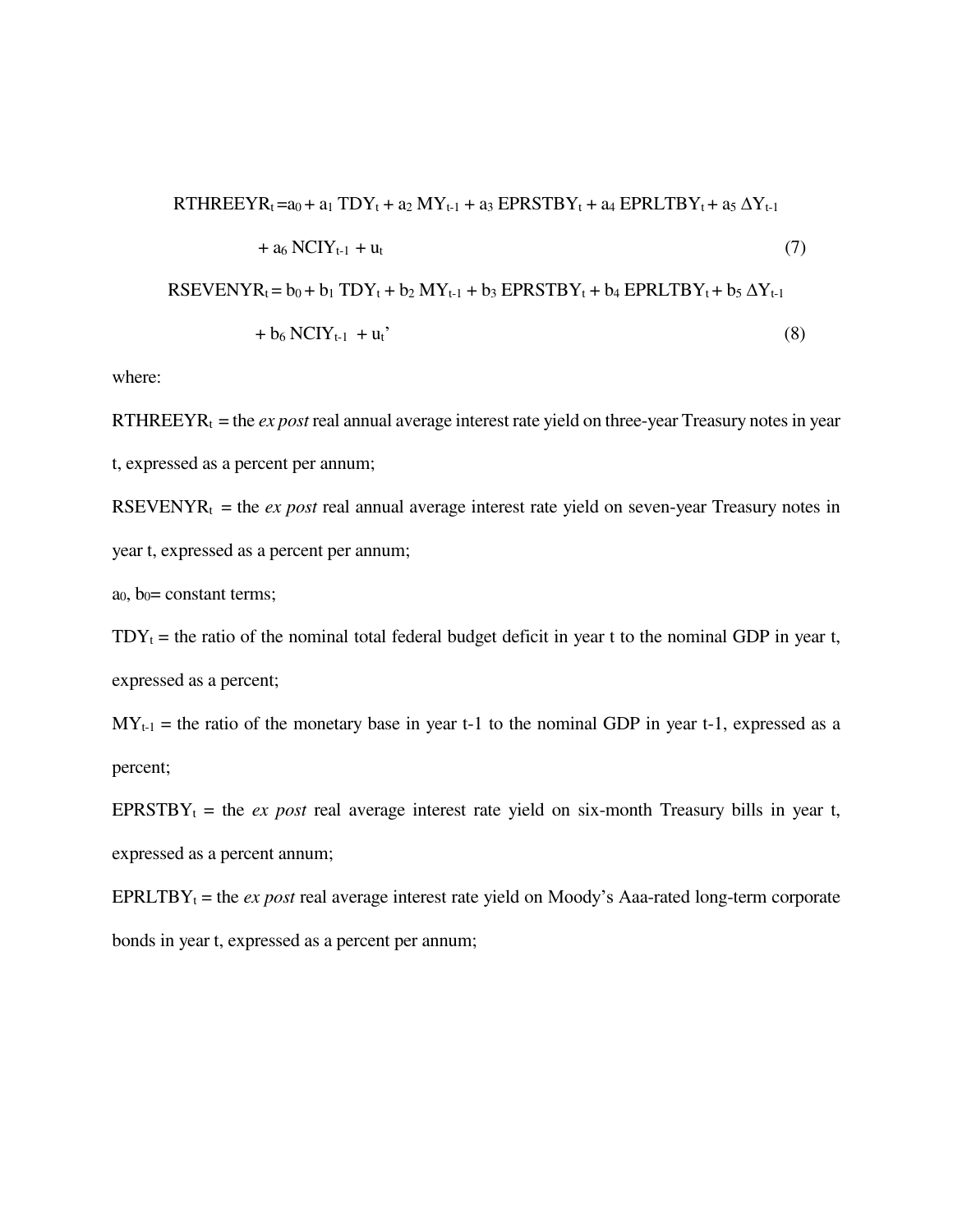$\Delta Y_{t-1}$  = the change in the level of per capita real GDP between the beginning of year t-1 and the end of year t-1;

 $NCIY_{t-1}$  = the ratio of net financial capital inflows into the U.S. in year t-1, expressed as a percent of the GDP in year t-1; and

 $u_t$ ,  $u_t$ '= stochastic error terms.

 The budget deficit is scaled by GDP, as are the monetary base and net capital inflows; this is because the sizes of the budget deficit, the monetary base, and net capital flows should be judged relative to the size of the economy (Barth, Iden, and Russek, 1985; Hoelscher, 1986; Holloway, 1986; Ostrosky, 1990; Day, 1992). The dependent variable in this system, first specified in the form of  $RTHREEYR_t$  and then specified instead in the form of  $RSEVENYR_t$ , is expressed as contemporaneous with the budget deficit variable  $(TDY_t)$ , as well as with the *ex post* real six-month Treasury bill interest rate yield variable (EPRSTBYt), and the *ex post* real interest rate yield on Moody's Aaa-rated long-term corporate bonds variable (EPRLTBY<sub>t</sub>). Given that the data are annual and given the fact that financial markets are quick-acting markets, such contemporaneous specifications are not uncommon in this literature (Hoelscher, 1986; Ostrosky, 1990; Day, 1992; Koch, 1994; Cebula, 1997; 2005; Cebula and Cuellar, 2010).

 Given the contemporaneous components of the specifications in equations (7) and (8), the possibility of simultaneity bias naturally arises, which in turn mandates the choosing of instrumental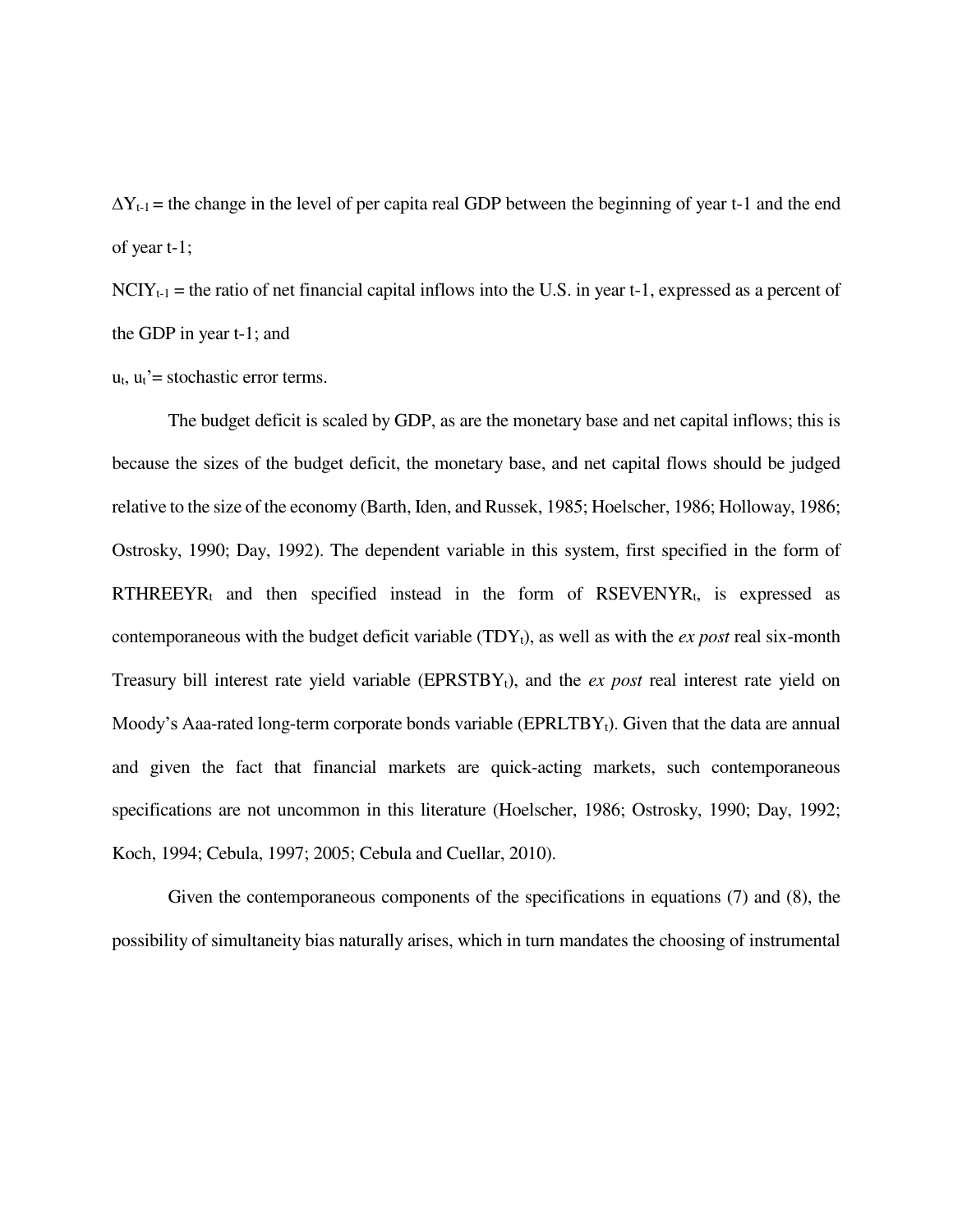variables for each of the three right-hand side variables in question. The three instruments chosen were, as follows: the two-year lag of the annual percentage civilian unemployment rate  $(UR_{t-2})$  for the budget deficit variable TDY<sub>t</sub> in year t; the two-year lag of the *ex post* real average Moody's Baa-rated corporate bond interest rate yield (Baat-2) for the *ex post* real Moody's Aaa-rated bond interest rate yield in year t, EPRLTBY<sub>t</sub>; and the two-year lag of the *ex post* real three-month Treasury bill interest rate yield (TBR<sub>t-2</sub>) for the *ex post* real six-month Treasury yield in year t, EPRSTBY<sub>t</sub>. The choice of instruments for these variables was based on the fact that, in each case, the lagged instrument was highly correlated with the explanatory variable in question, whereas the instruments in question were uncorrelated with the error terms in the system.

The net capital inflow variable,  $\text{NCIY}_{t-1}$ , the monetary base variable,  $\text{MY}_{t-1}$ , and the change in per capita real GDP variable,  $\Delta Y_{t-1}$ , are all lagged one period in order to avoid multicollinearity problems. The data for the variables in this analysis were obtained from the Council of Economic Advisors (2013, Tables B-1, B-2, B-35, B-42, B-64, B-71, B-73, B-79).

 For the interested reader, descriptive statistics for each of the variables expressed in equations (7) and (8) are provided in Table 1 for the1972-2012 study period. In addition, it is observed for the interested reader that, as shown in Table 2, multicollinearity is not a serious problem for the explanatory variables in this model for the study period. Indeed, there are only two cases of an elevated and potentially problematic (in theory) correlation. The first is that between the EPRSTBY variable and the EPRLTBY variable, where  $r = 0.650$ ; this does not seem to be a concern, however,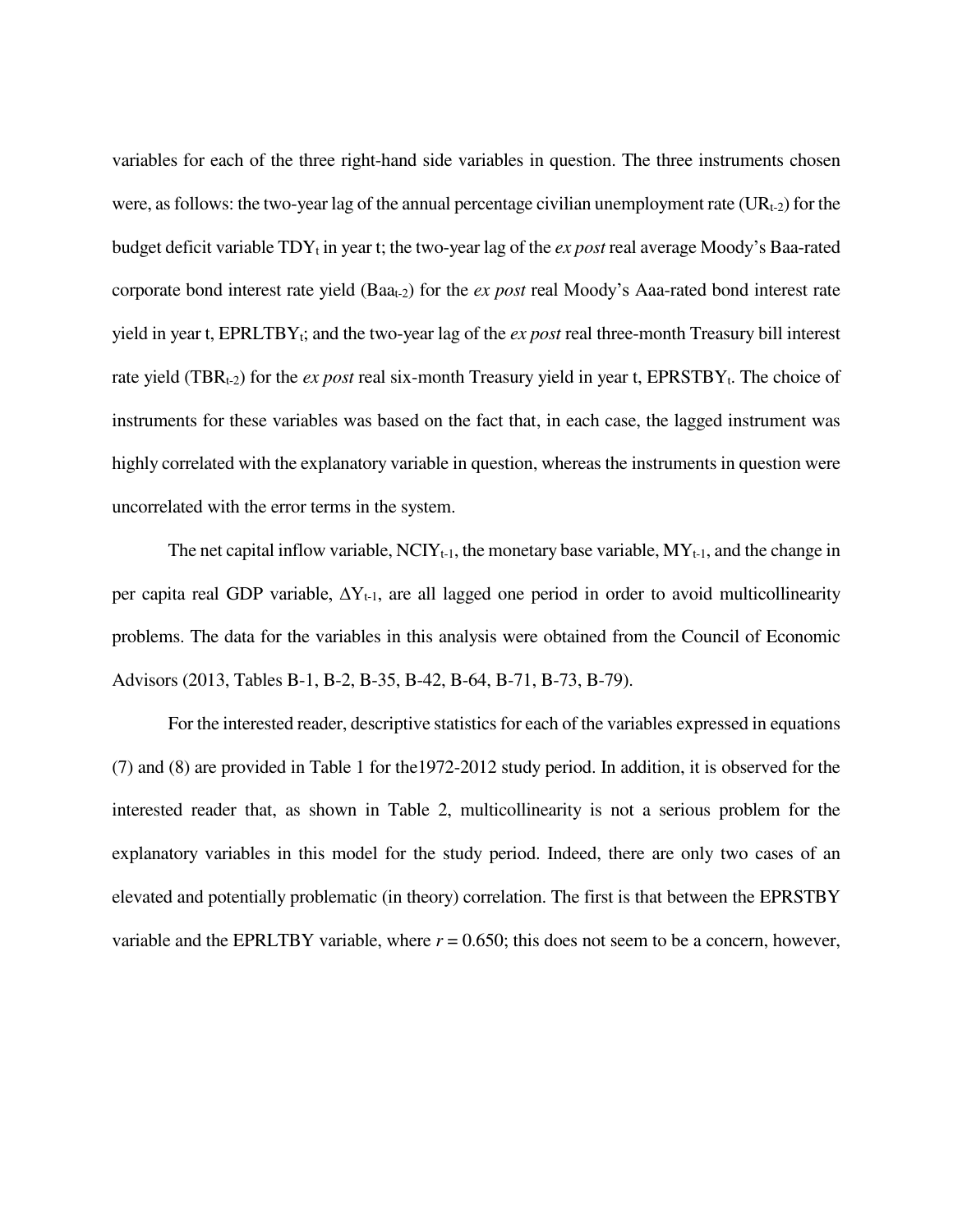because the estimated coefficients on both of these variables are highly statistically significant in all of the estimates. The second potential problem is the correlation between MY and TDY, where  $r =$ 0.540; however, this case also seems of little concern because the estimated coefficients on both of these variables are statistically significant in all of the estimates. Finally, group unit-root testing reveals that the variables in equation (7) are stationary in levels; similarly, the group unit-root testing reveals that the variables in equation (8) are stationary in levels.

#### **4. Initial Estimation Results, 1972-2012**

In this section, empirical results are presented for the two *ex post* real intermediate Treasury interest rate yields for the period 1972-2012; a different study period, one reflecting a possible break in the data, is considered in the subsequent section of this study.

## *The Real Three-Year Interest Rate Yield*

Testing for heteroskedasticity revealed the need to make a correction for same. Accordingly, the 2SLS estimate of equation (7), *after* adopting the Newey-West (1987) heteroskedasticity correction, is provided in Table 3. In Table 3, all six of the estimated coefficients on the explanatory variables exhibit the expected signs, with four of these six coefficients being statistically significant at the 1% level and one being statistically significant at nearly the 5% level. Furthermore, there is no indication of an autocorrelation problem. Furthermore, the F-statistic is statistically significant at the 1% level, attesting to the overall dependability of the model

In this estimate, the coefficient on the monetary base variable,  $MY_t$ , is negative, as expected,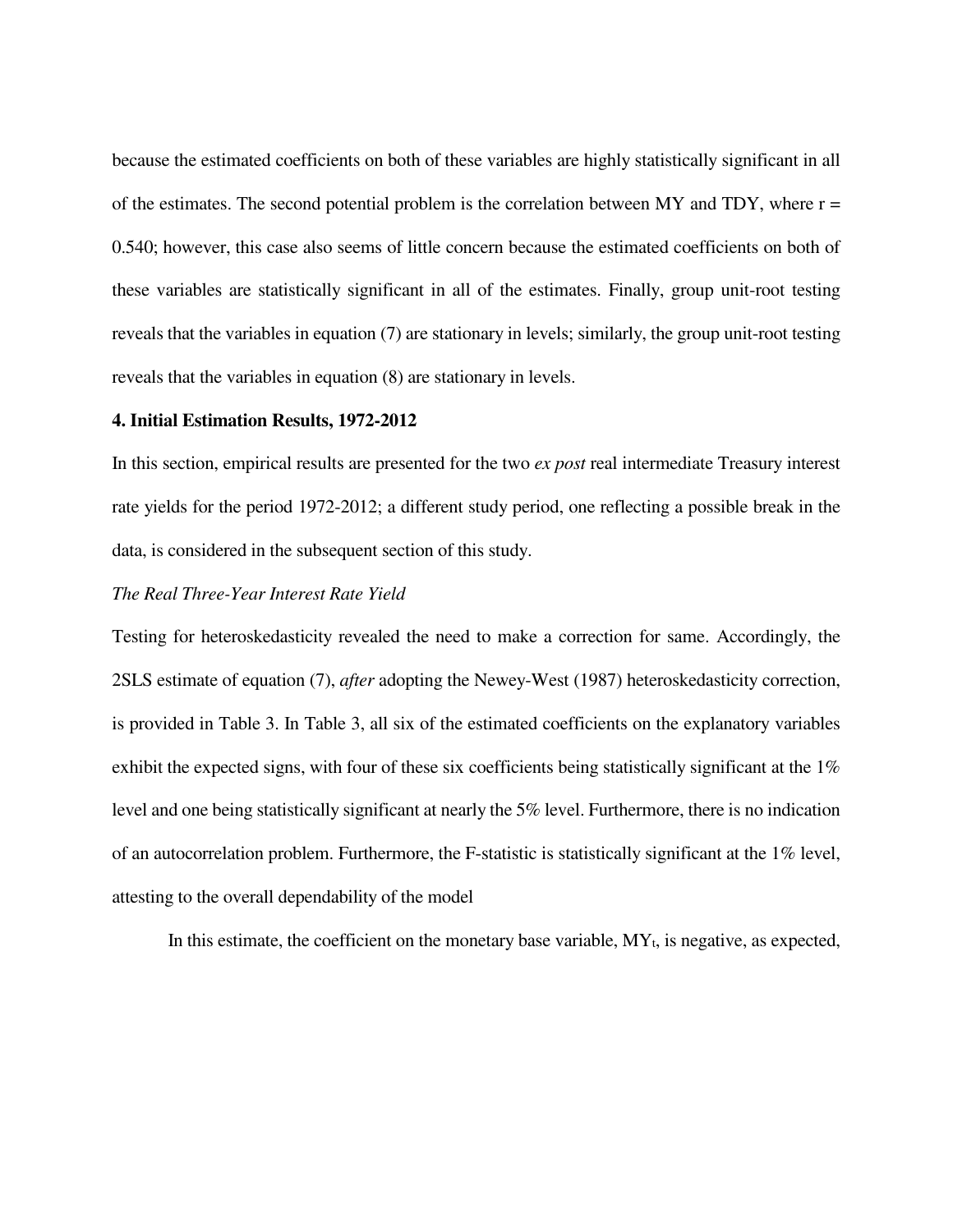and statistically significant at the  $1\%$  level, implying that a higher ratio of the monetary base relative to GDP acts to reduce the *ex post* real interest rate yield on three-year U.S. Treasury notes. The estimated coefficient on the  $ex$  *post* real short-term interest rate variable,  $EPRSTBY<sub>t</sub>$ , is positive, as hypothesized, and statistically significant at the 1% level, implying that the higher the *ex post* real interest rate yield on six-month Treasury bills, the higher the real interest rate yield on three-year Treasury notes. This finding presumably reflects competition between the three-year Treasury note and counterpart high-quality short-term debt. Similarly, the coefficient on the variable  $EPRLTBY_t$  is also positive, as hypothesized, and statistically significant at the 1% level, implying that the higher the *ex post* real interest rate on long-term Moody's Aaa-rated corporate bonds, the higher the real interest rate yield on three-year Treasury notes, presumably because of competition between three-year Treasury notes and high-quality long-term debt. Next, the estimated coefficient on the net capital inflows variable,  $NCIY_{t-1}$ , is negative, as expected and statistically significant at the 3% level, implying that such capital flows may act to absorb domestic debt and thereby reduce the real interest rate on that debt, i.e., the real three-year Treasury note interest rate yield, in this case. Although the estimated coefficient on variable reflecting the change in per capita real GDP,  $\Delta Y_{t-1}$ , is positive, it is not statistically significant at the even the 10% level, implying that the increase in the level of per capital real GDP does not significantly influence the ex post real interest rate yield on three-year U.S. Treasury bills.

Finally, the estimated coefficient on the budget deficit variable is positive and statistically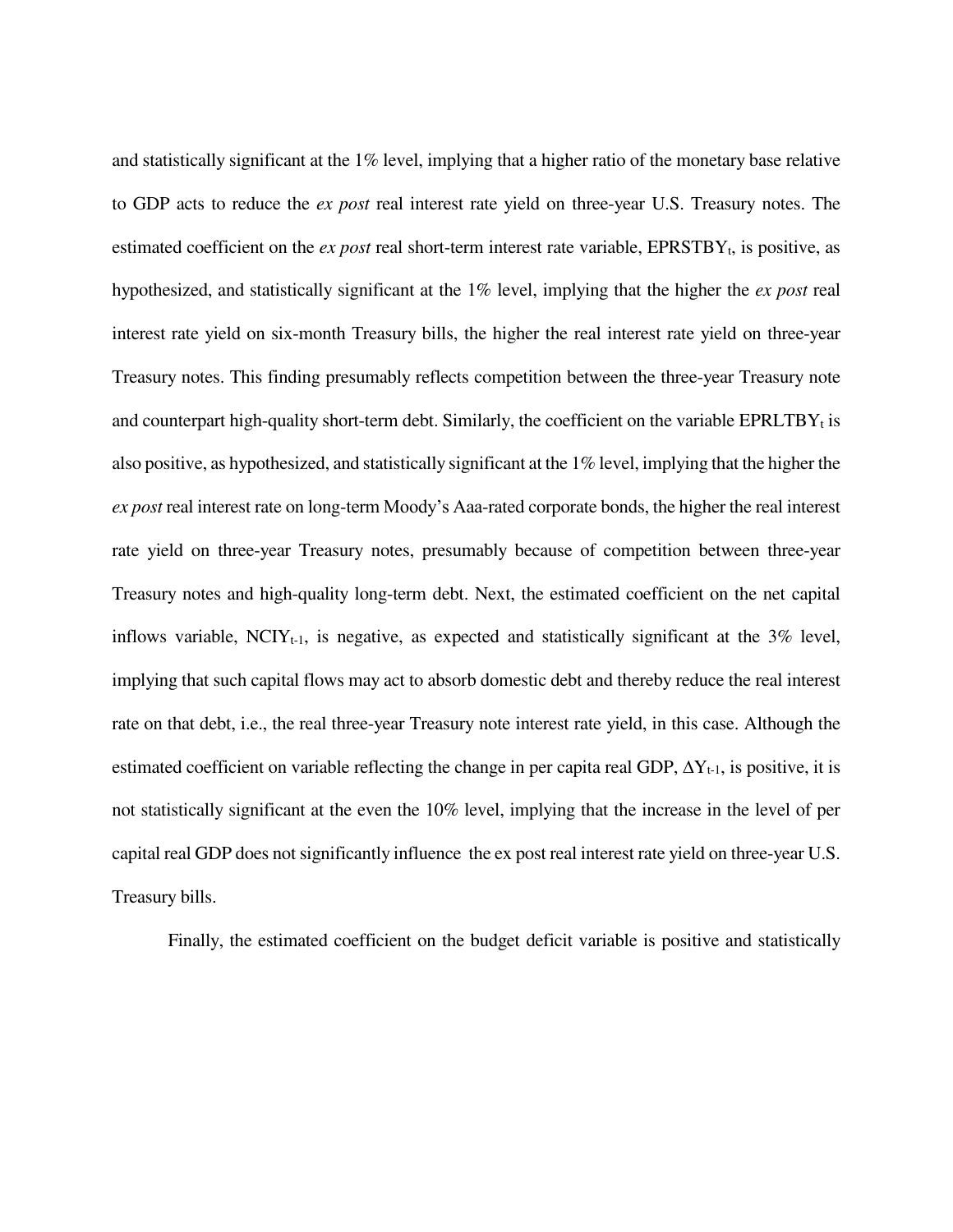significant at the 1% level. Thus, it appears that after allowing for a variety of other factors, the higher the federal budget deficit (as a percent of GDP) the higher the *ex post* real interest rate yield on intermediate-term, i.e., in this case, on three-year Treasury notes. More specifically, for every 1% increase in the size of the budget deficit (as a percent of GDP), the *ex post* real yield on three-year Treasury notes rises by about 10 basis points. Hence, a rise in the TDY variable of 5% would elevate RTHREEYR by about 50 basis points. This finding, in principle, is consistent with a variety of studies of earlier periods, including Al-Saji (1992, 1993), Barth, Iden and Russek (1984, 1985, 1988), Barth, Iden, Russek, and Wohar (1989), Cebula (1997), Cebula and Belton (1993), Cebula and Cuellar (2010), Findlay (1990), Gale and Orszag (2003), Gissey (1999), Hoelscher (1986), Johnson (1992), Kiani (2009), Tanzi (1985), Allen and Wohar (1996), and Zahid (1988).

 In closing this sub-section of the study, it is noted that 2SLS estimates for a number of alternative specifications of the basic model yield a conclusion for the impact of the budget deficit on the real three-year Treasury note interest rate yield that is consistent with that in Table 3, including specifications that adopt the percent growth in GDP rather than  $\Delta Y_{t-1}$  and/or adopt the *ex post* real 52 week Treasury bill yield to represent EPRSTBY<sub>t</sub> and/or adopt the *ex post* real interest rate yield on 30 yield Treasury bonds to represent  $EPRLTBY_t$ .

 In any event, the evidence provided in Table 3 would seem to indicate that, among other things, the federal budget deficit in the U.S. exercised a positive and statistically significant impact upon the *ex post* real three-year Treasury note interest rate yield over the 1972-2008 study period. The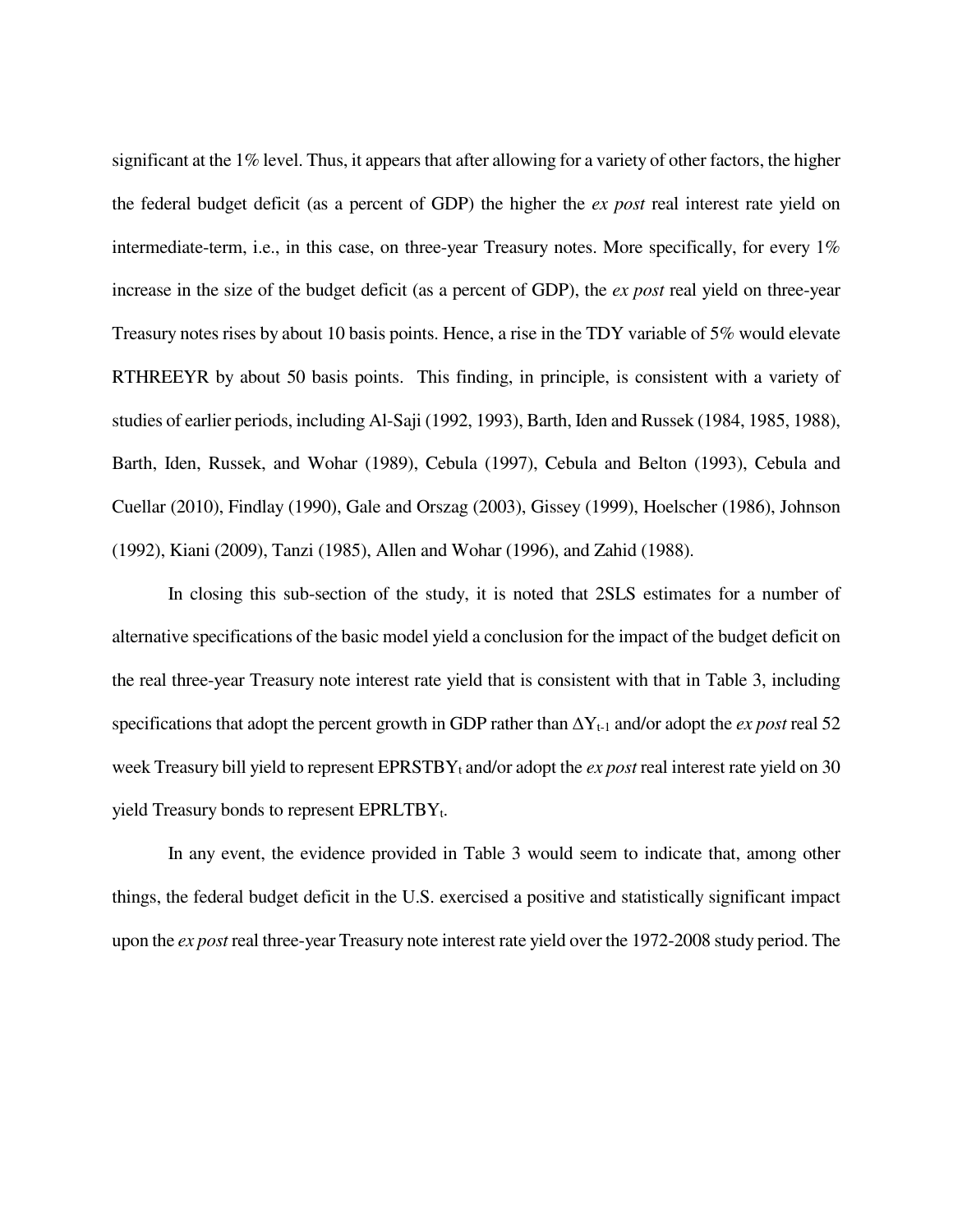following sub-section of this study investigates empirically whether this conclusion is reached for the case of the *ex post* real seven-year Treasury note yield.

#### *The Real Seven Year Interest Rate Yield*

In this sub-section of the study, using annual data once again, we empirically investigate the impact of federal budget deficits on the *ex post* real interest rate yield on seven-year Treasury notes over the 1972-2012 study period. The 2SLS estimate of equation (8), after adopting the Newey-West (1987) heteroskedasticity correction, for the study period 1972-2012 is provided in Table 4. In Table 4, all six of the estimated coefficients on the explanatory variables exhibit the expected signs, with four being statistically significant at the 1% level and one being statistically significant at the 5% level.

 In this estimate, the estimated coefficient on the monetary base *(de facto* available money supply) variable,  $MY_t$ , is negative and statistically significant at the 1% level, implying that a higher ratio of the monetary base relative to GDP acts to reduce the *ex post* real interest rate yield on seven-year U.S. Treasury notes. The estimated coefficient on the *ex post* real short-term interest rate variable, EPRSTBY<sub>t</sub>, is positive, as expected, and statistically significant at the  $1\%$  level, implying that the higher the *ex post* real interest rate yield on six-month Treasury bills, the higher the real interest rate yield on seven-year Treasury notes. This finding conforms to the hypothesized relationship proffered in this study and presumably reflects competition between the seven-year Treasury note and shorter-term debt instruments. The coefficient on the variable  $EPRLTBY_t$  is also positive and statistically significant at the 1% level, implying that the higher the *ex post* real interest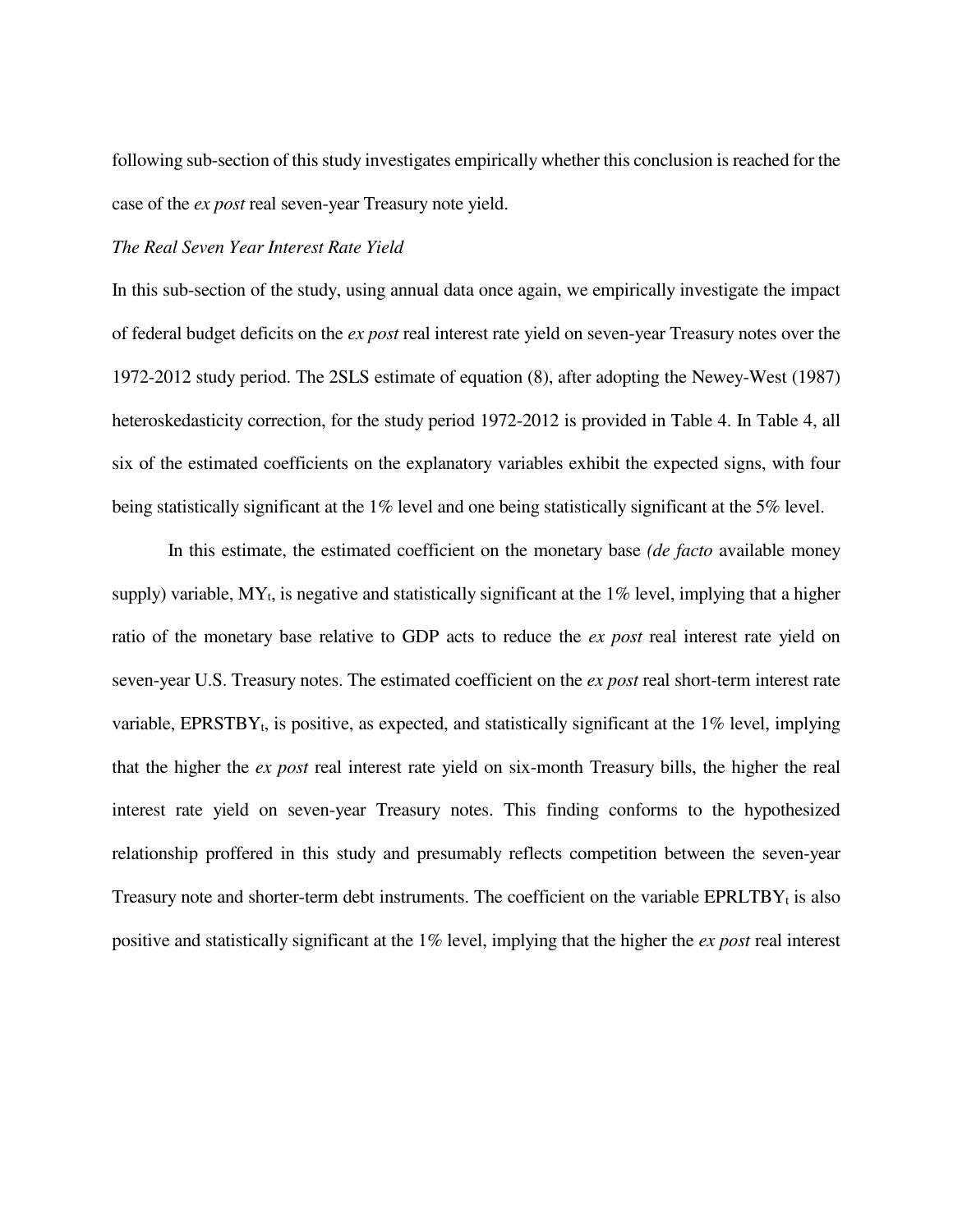rate on long-term Moody's Aaa-rated corporate bonds, the higher the real interest rate yield on seven-year Treasury notes, presumably also because of competition, in this case, between seven-year Treasury notes and longer-term debt instruments. The estimated coefficient on the  $\Delta Y_{t-(t-1)}$  variable is positive, as hypothesized, but not statistically significant at the 10% level, implying that this variable did not exercise a statistically significant impact on the real interest rate yield on seven-year Treasury bills. Next, the estimated coefficient on the net capital inflows variable,  $NCIY_{t-1}$ , is negative and statistically significant at the 2.5% level, implying that such capital flows act to absorb domestic debt and thusly reduce the real interest rate on that debt, i.e., on seven-year Treasury notes.

 Finally, the estimated coefficient on the budget deficit variable for the 1972-2012 study period is positive and statistically significant at the 1% level. Thus, it appears that after allowing for a variety of other factors, the higher the federal budget deficit (as a percent of GDP) the higher the real interest rate yield on intermediate-term, i.e., in this case, on seven-year U.S. Treasury notes. This finding is consistent with a host of empirical studies of earlier periods, including Al-Saji (1992, 1993), Barth, Iden and Russek (1984, 1985, 1988), Barth, Iden, Russek, and Wohar (1989), Cebula (1997; 2013), Cebula and Belton (1993), Cebula and Cuellar (2010), Findlay (1990), Gale and Orszag (2003), Gissey (1999), Hoelscher (1986), Johnson (1992), Koch (1994), Kiani (2009), Tanzi (1985), Allen and Wohar (1996), and Zahid (1988).

 Clearly, overall, these results are also consistent with those for the real three-year U.S. Treasury note yield found in Table 3. In other words, among other things, the federal budget deficit,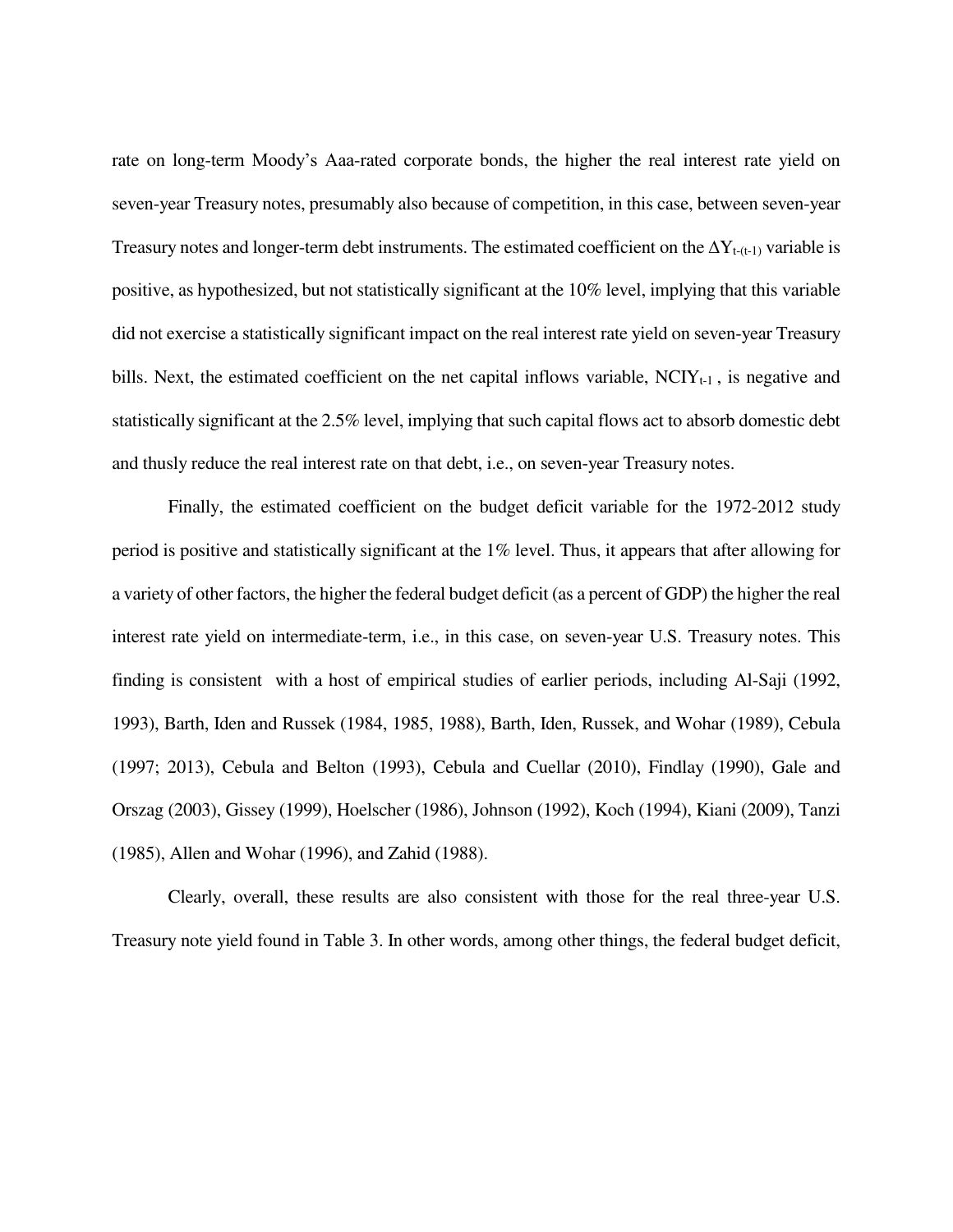expressed as a percent of GDP, is once again found to exercise a positive impact on the real seven-year Treasury note yield, despite quantitative easing policies beginning in 2008. Indeed, it appears that for every 1% increase in the size of the budget deficit (as a percent of GDP), the *ex post* real interest rate yield on seven-year Treasury notes rises approximately 11 basis points. Hence, a rise in the budget deficit of 5% would elevate RTHREEYR by about 55 basis points.

#### **5. Estimates for the Period 1980-2012**

In this section of the study, we re-estimate the model using data for a 1972-2012 sub-period, namely, the period 1980-2012. The choice of this sub-period is twofold: (1) to provide a *de facto* simple test of robustness of the initial results for 1972-2012 for the impact of the budget deficit on RTHREEYR and RSEVENYR; and (2) to test whether the deficit-real interest rate linkage was significantly affected during a period when (a) the Federal Reserve embarked on a new monetary policy experiment and (b) when significant statutory deregulation of the financial services industry was implemented.

 In November of 1979, the Federal Reserve essentially abandoned, albeit temporarily, i.e., until November of 1982 (Barth, 1991), its interest rate targeting policy for a money growth targeting policy. In addition, shortly after this policy shift, the Depository Institutions Deregulation and Monetary Control Act of March, 1980 was enacted, largely de-regulating the financial services system generally and banks and savings and loan associations in particular (Barth, 1991); this de-regulation was reinforced on a more limited scale by the Garn-St. Germain Depository Institutions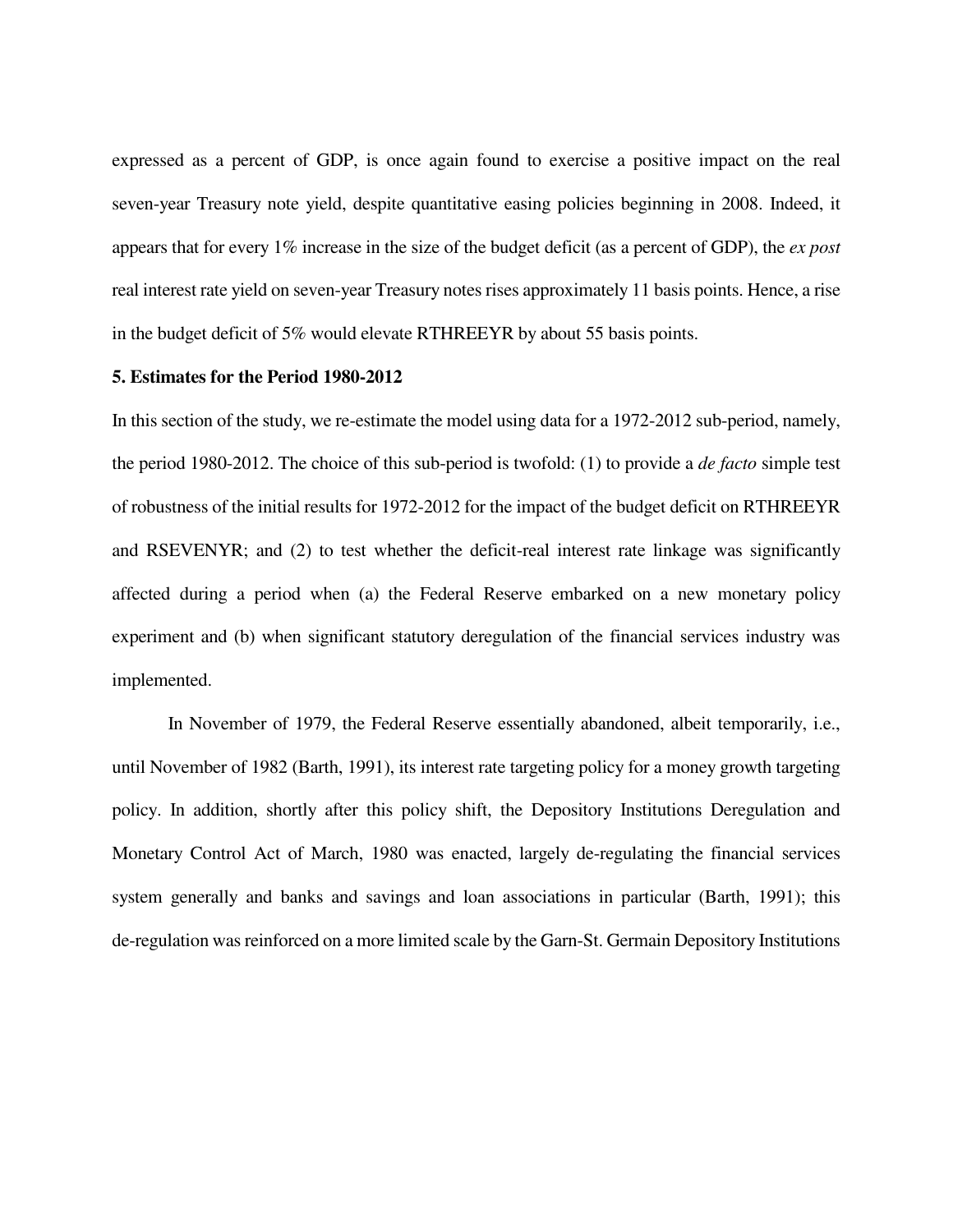Act of 1982 (Barth, 1991). By beginning the study period with the year 1980, this study can potentially clarify whether these changed public policies altered the impact of the federal budget deficit on RTHREEYR and RSEVENYR or caused a break in the data. Accordingly, equations (7) and (8) are re-estimated for the 1980-2012 time period. The 2SLS results for these two estimates are provided in Tables 5 and 6, respectively, for equations (7) and (8), with the Newey-West (1987) heteroskedasicity correction adopted in both instances.

In Table 5, five of the six estimated coefficients exhibit the expected sign (that on  $\Delta Y$  being the exception), with four of these five coefficients being statistically at the 1% level; the coefficients on variables NCIY and ∆Y both fail to be statistically significant at the 10% level. Thus, as found in Table 3 for the 1972-2012 study period, the *ex post* real interest rate yield on three-year Treasury notes is a decreasing function of the monetary base variable (MY), while being an increasing function of the *ex post* real short term interest rate yield (EPRSTBY), the *ex post* real long term interest rate yield (EPRLTBY), and the federal budget deficit variable (TDY). The F-statistic is statistically significant at the 1% level once again, attesting to the overall strength of the model for the 1980-2012 period.

 Thus, the estimated coefficient on the monetary base *(de facto* available money supply) variable,  $MY_{t-1}$ , is negative and statistically significant at the 1% level, implying that a higher ratio of the monetary base relative to the GDP acts to reduce the real interest rate yield on three-year U.S. Treasury notes. Interestingly, we observe that these empirical results are essentially identical if the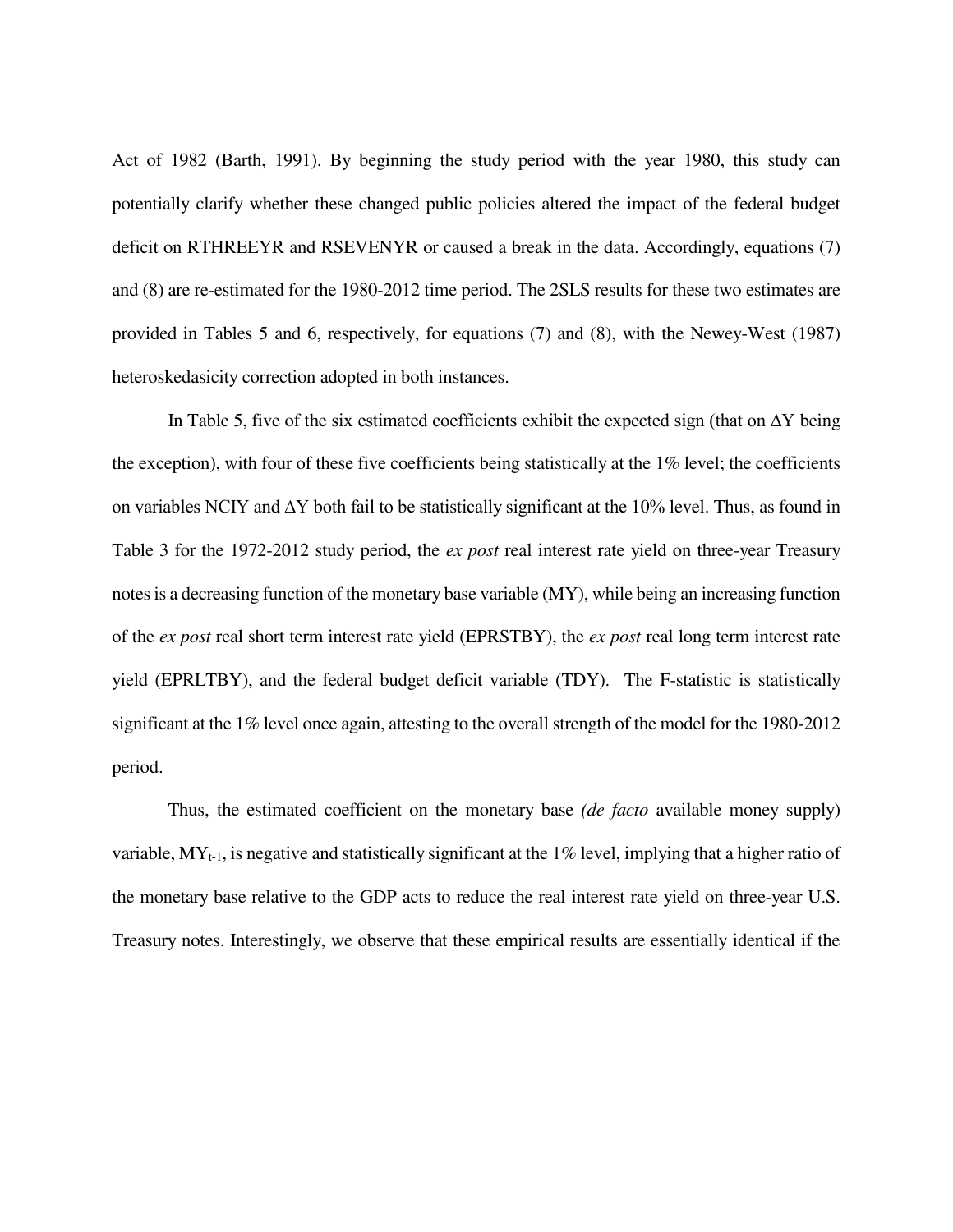M2 measure of the money supply, expressed as a percent of GDP, is adopted in lieu of  $MY_{t-1}$ . The estimated coefficient on the *ex post* real short-term interest rate variable, EPRSTBY<sub>t</sub>, is positive and statistically significant at the 1% level, implying that the higher the *ex post* real interest rate yield on six-month Treasury bills, the higher the real interest rate yield on three-year Treasury notes. This finding presumably reflects competition between the three-year Treasury note and counterpart short-term financial instruments. Similarly, the coefficient on the variable  $EPRLTBY_t$  is also positive and statistically significant at the 1% level, implying that the higher the *ex post* real interest rate on long-term Moody's Aaa-rated corporate bonds, the higher the real interest rate yield on three-year Treasury notes, presumably because of competition between three-year Treasury notes and high-quality long-term financial instruments. Although the estimated coefficient on the net capital inflows variable,  $NCIV_{t-1}$ , is negative, it fails to be statistically significant at the 10% level for the 1980-2012 period, a result at odds with the findings for this variable for the 1972-2012 study period (see Table 3). Finally, the estimated coefficient on the budget deficit variable is positive and statistically significant at the 1% level. Thus, the higher the federal budget deficit (as a percent of GDP), the higher the real interest rate yield on intermediate-term, i.e., in this case, on three-year U.S. Treasury notes. In this case, a 5% rise in the deficit-GDP ratio would elevate the real three-year yield by approximately 36 basis points.

 Table 6 provides the model estimate for the case of the real seven-year Treasury note for the period 1980-2012 period. These results effectively parallel those in Table 5. Four of the six estimated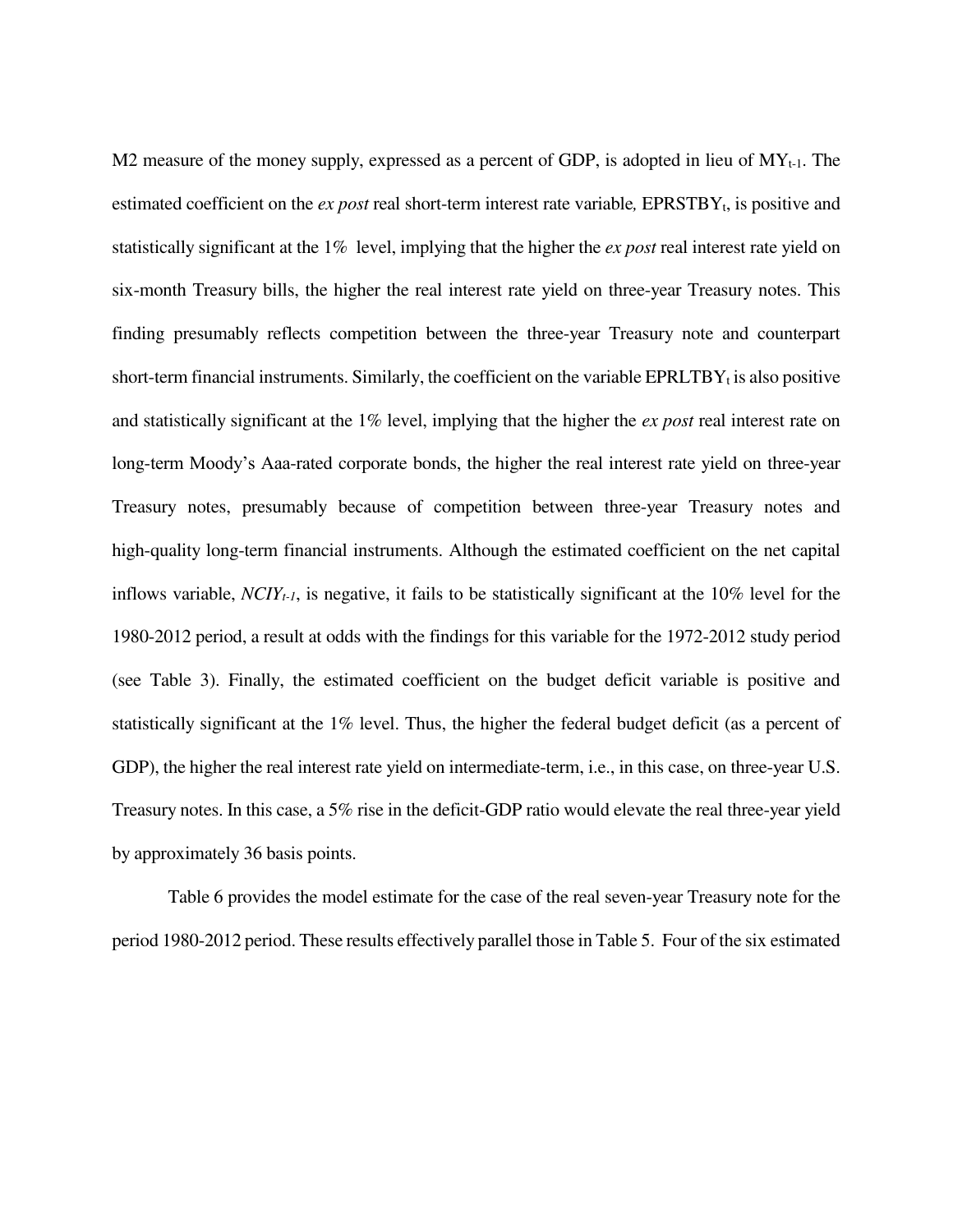coefficients are statistically significant with the expected signs at the 1% level, so that RSEVENYR is a decreasing function of the monetary base variable and an increasing function of both the real short and real long term interest rate variables and the budget deficit variable. In this case, a 5% increase in the deficit-GDP ratio would raise the real seven-year Treasury note rate by 46 basis points.

## **6. Concluding Observations**

The present study adopts an open loanable funds model and, first using annual data for the period 1972-2012 and then for the period 1980-2012, consistently finds that the *ex post* real interest rate yield on three-year U.S. Treasury notes and the *ex post* real interest rate yield on seven-year Treasury notes are both an increasing function of the *ex post* real six-month Treasury bill interest rate yield and the *ex post* real interest rate yield on long-term corporate bonds (Moody's Aaa-rated), while being a decreasing function of the ratio of the monetary base to the GDP level (expressed as a percent) and--for the 1972-2012 study period but not the 1980-2012 period-- net financial capital inflows expressed as a percent of GDP (expressed as a percent). Furthermore, in contrast to the predictions found in Ricardian Equivalence (Barro, 1974), it also is found consistently that the greater the federal budget deficit (relative to the GDP level), the higher the *ex post* real interest rate yield on three-year Treasury notes and the higher the *ex post* real interest rate yield on seven-year Treasury notes. More specifically, for every 1% increase in the size of the budget deficit (as a percent of GDP), the real interest rate yield on three-year Treasury notes rises approximately by between 7 and 10 basis points, while that on real seven-year Treasury notes yield rises between 9 and 11 basis points.. This finding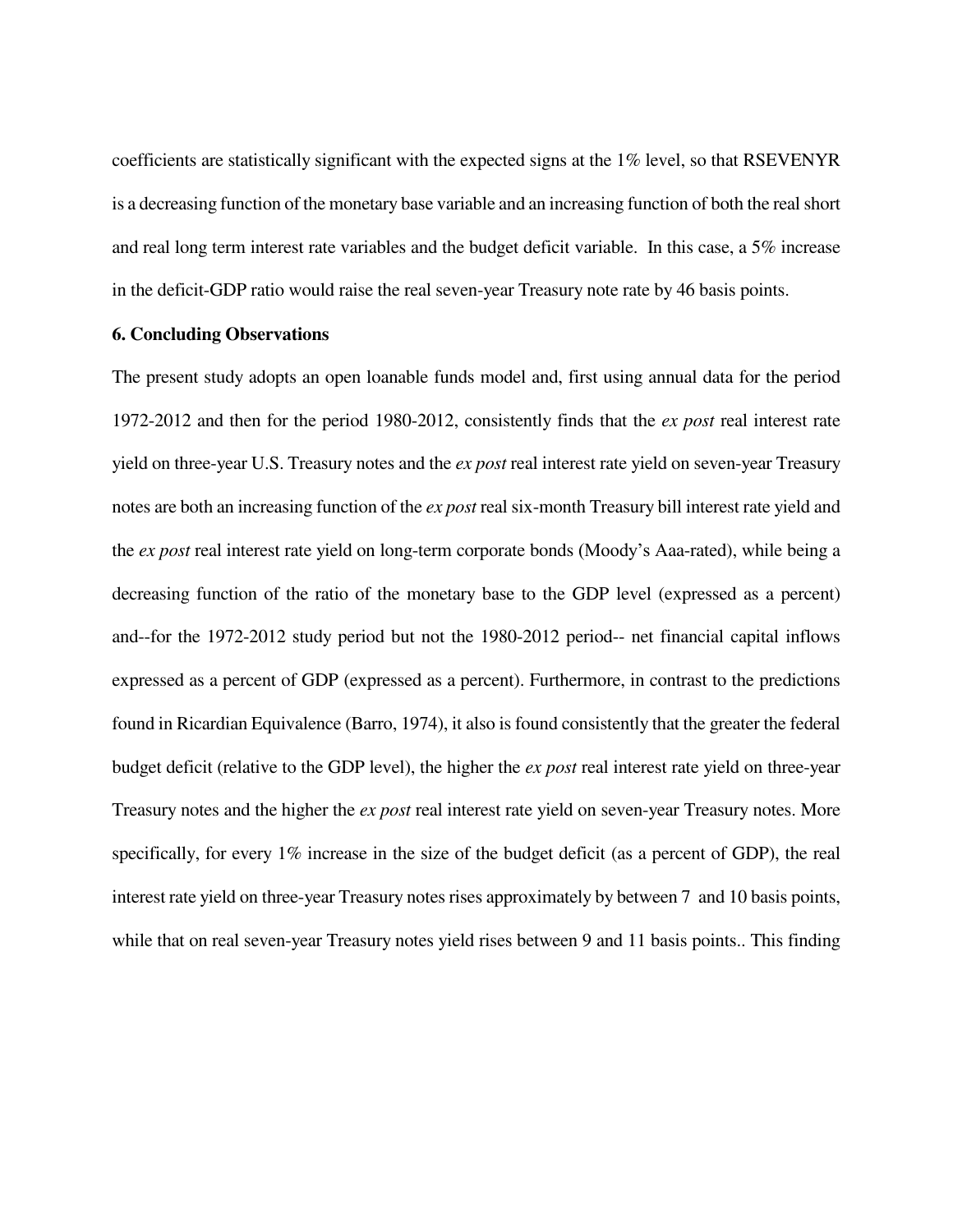is consistent in principle with a variety of empirical studies of earlier periods, including Al-Saji (1992, 1993), Barth, Iden and Russek (1984, 1985, 1988), Barth, Iden, Russek, and Wohar (1989), Cebula (1997; 2013), Cebula and Belton (1993), Cebula and Cuellar (2010), Findlay (1990), Gale and Orszag (2003), Gissey (1999), Hoelscher (1986), Johnson (1992), Kiani (2009), Tanzi (1985), Allen and Wohar (1996), and Zahid (1988). $<sup>4</sup>$ </sup>

 Before closing, we provide an additional set of estimations that serve as another *de facto* robustness test of the basic model. These estimates involves an autoregressive, i.e., AR(1) process, 2SLS estimation with (once again) a Newey-West (1987) heteroskedasticity correction. AR(1) models are of interest as a simple process for many times series applications, perhaps best applicable to time series that exhibit more volatile behavior, such as stock market indices and prices and interest rates. In any case, Tables 7 and 8 provide the AR(1), 2SLS estimates of equations (7) and (8). In both tables, all of the estimated coefficients exhibit the expected signs. In Table 7, three of the six coefficients are statistically significant at the 1% level and two are statistically significant at the 2% level. In Table 7, five of the six estimated coefficients are statistically significant at the 1% level. In both estimates, autocorrelation is not an issue, whereas the F-statistic is statistically significant at the 1% level in both cases.

Based upon the results in Table 7, the *ex post* real interest rate yield on three-year Treasuries

į.

<sup>&</sup>lt;sup>4</sup> Moreover, it is noteworthy that 2SLS estimates for a number of alternative specifications of the basic model yield results for the impact of the budget deficit on the *ex post* real interest rate yield on ten-year Treasury notes that are consistent with those in Tables 3, 4, 5, 6, 7, and 8. These results will be provided upon request.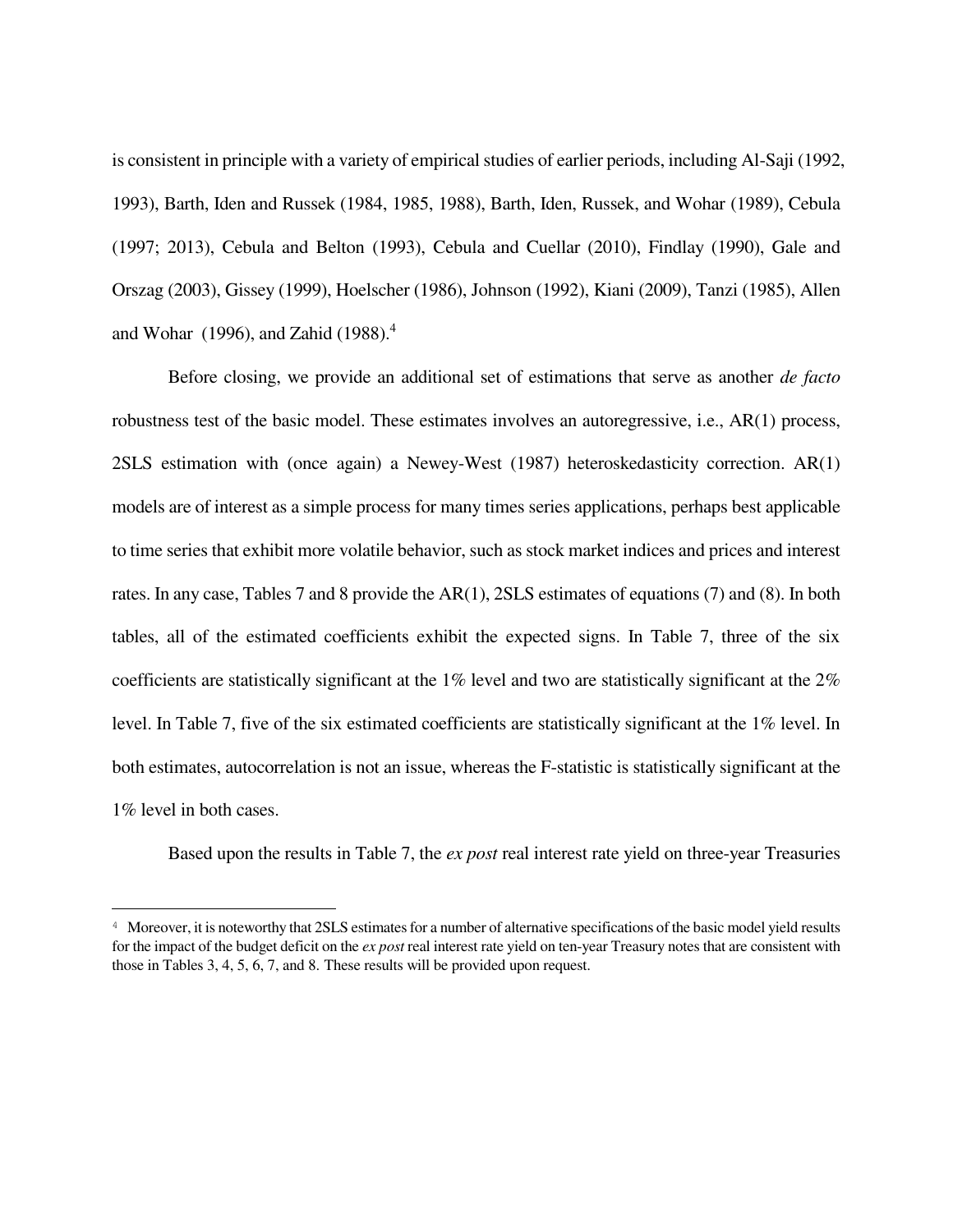is a decreasing function of the monetary base variable (MY) and the net capital inflows variable (NCIY) and an increasing function of the *ex post* real interest rate yield on six-month Treasury bills, the *ex post* real interest rate yield on Moody's Aaa-rated corporate bonds, and the federal budget deficit expressed as a percent of GDP. In this estimate, a 1% increase in the latter (TDY) would raise RTHREEYR by 7 basis points; a 5% increase in TDY would elevate this real interest rate yield by 35 basis points.

 As for the results in Table 8, the *ex post* real interest rate yield on seven-year Treasury notes is a decreasing function of the monetary base variable (MY) and the net capital inflows variable (NCIY) while being an increasing function of the *ex post* real interest rate yield on six-month Treasury bills, the *ex post* real interest rate yield on Moody's Aaa-rated corporate bonds, and the federal budget deficit expressed as a percent of GDP. In this estimate, a 1% increase in the value of TDY would raise RSEVENYR by 10.3 basis points; a 5% increase in TDY would elevate this real interest rate yield by 51-52 basis points.

 In sum, it appears that factors elevating the U.S. budget deficit act to raise the real intermediate-term (real three-year and real seven-year) cost of borrowing, presumably through increasing the competition for loanable funds. This confirms Alan Krueger's (2003) statement that federal budget deficits cause interest rates to rise. Thus, federal government policies that raise the budget deficit cannot be viewed in a vacuum since they may very well impact adversely upon the finances of corporations and households and, accordingly, the real investment in new plant and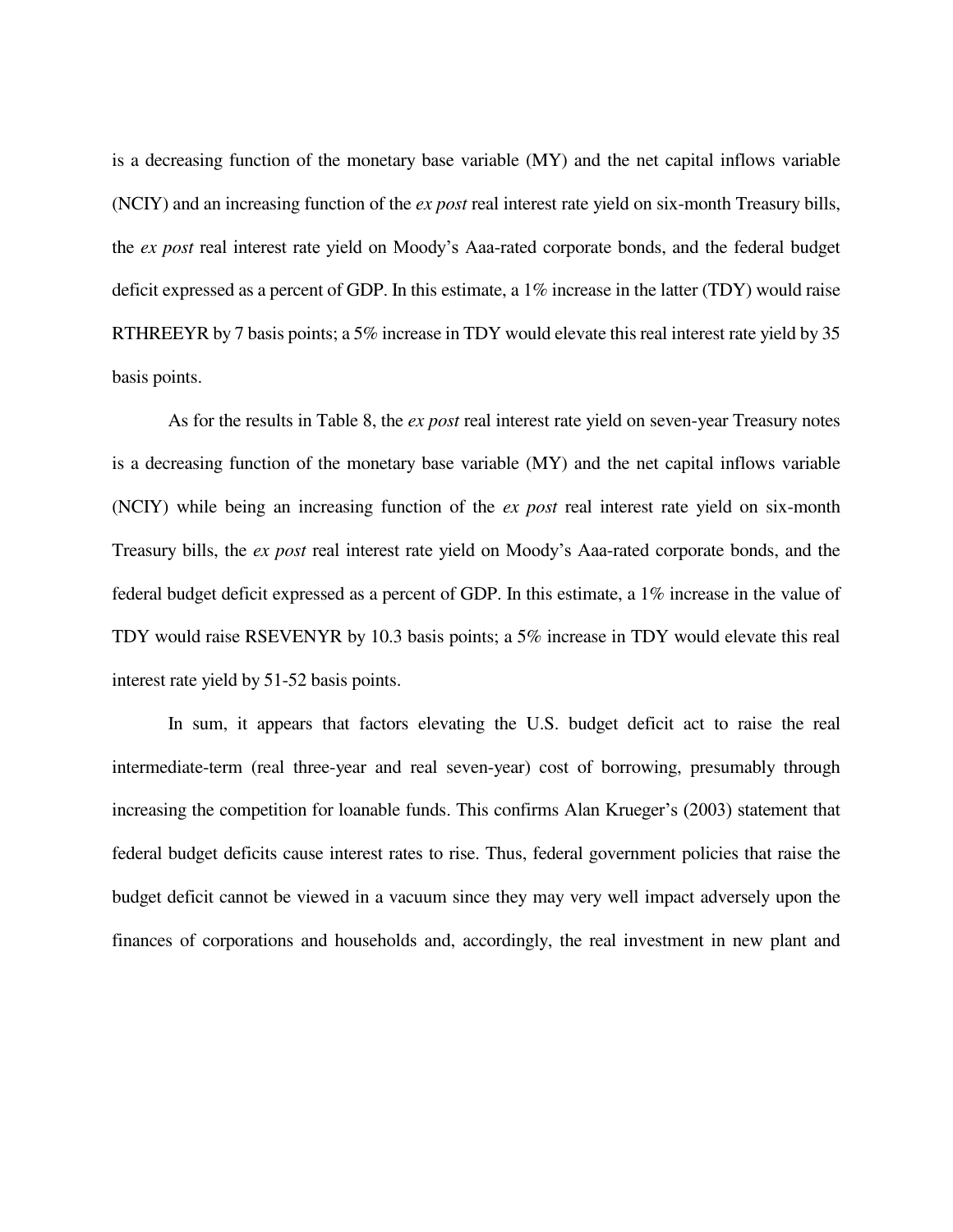equipment, durable consumption outlays, real GDP growth, and both the level of the employment rate and rate of employment growth of the U.S. Crowding out of private investment may be a very real threat to the economy, at least over the longer run, so long as huge budget deficits largely financing government transfers continue to be incurred (Carlson and Spencer, 1975; Abram and Schmitz, 1978; Cebula, 1985; Krueger, 2003). These results further imply that it behooves policy-makers to take responsible steps to limit the relative magnitude of federal budget deficits so as to enable the economy to sustain investment in new plant and equipment and continue a sustainable long term economic growth path. Indeed, a continuation of huge budget deficits in concert with quantitative easing by the Federal Reserve could, among other things, lead to a decline in faith in the U.S. dollar and the loss of its stature as the principal reserve currency of the global economy; such a development could yield a harvest of economic difficulties for the U.S.

 Arguably, identifying specific policies to alleviate the federal budget deficit problem in the U.S. are beyond the scope of this study. Nevertheless, as stressed above, it is clear that a continuation of huge budget deficits in concert with quantitative easing by the Federal Reserve is not sustainable. Candidates for reform to alleviate the deficit problem could (and perhaps should) include some form of overhaul of the myriad entitlement programs provided by the federal government. Many state governments within the U.S. are already making such adjustments. For example, implementation of a significant near-term an permanent implementation of a raising of the minimum age at which benefits such as Social Security can be received would seem appropriate if not necessary to the long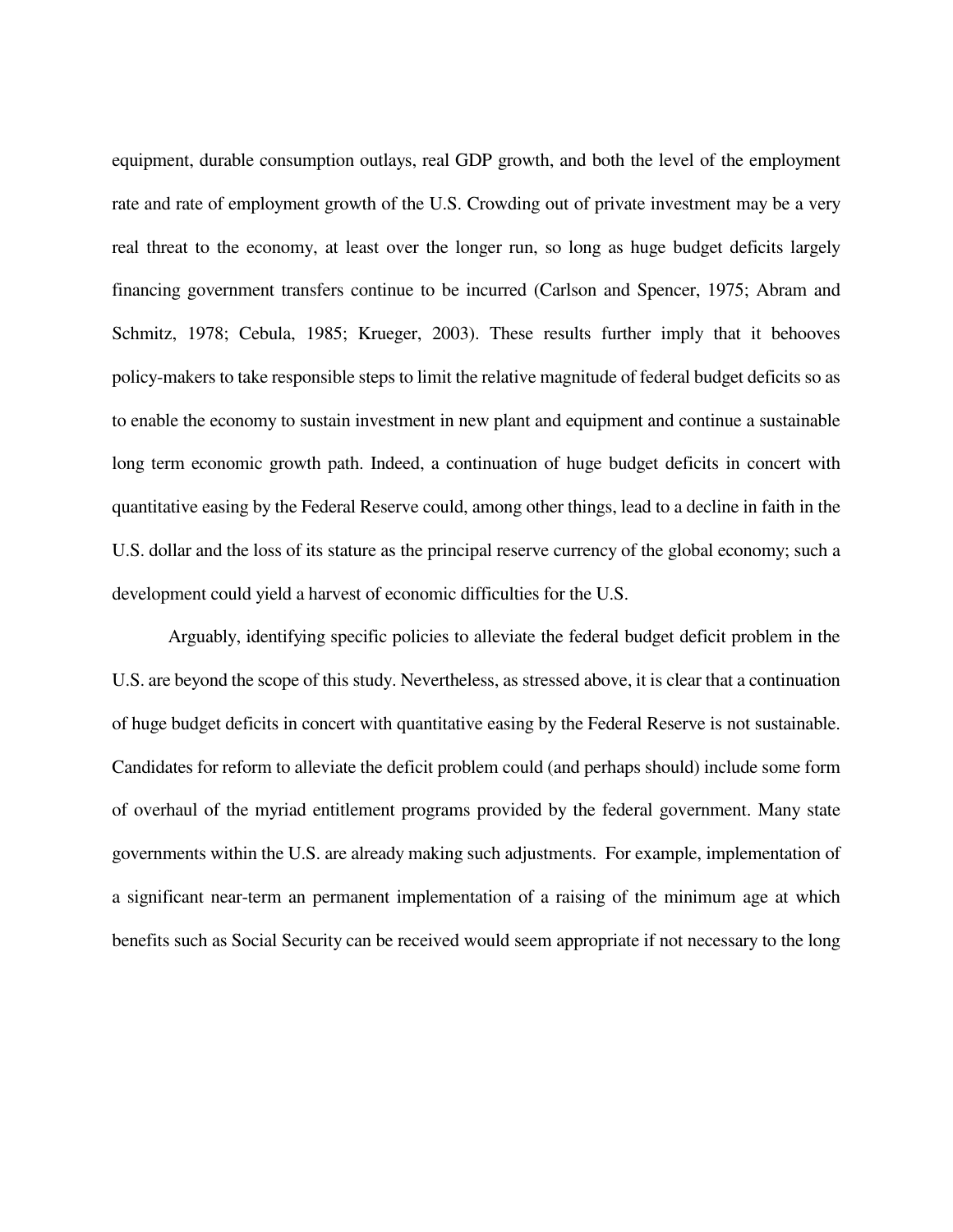term sustainability of the federal budget and to the control of budget deficits. Age-eligibility policies can of course be linked to the life expectancy data of the U.S. population. A review of what constitutes "disability" for the purposes of receiving Social Security Disability Insurance (SSDI) benefits would seem worth considering. Revocation of the increasingly unpopular *Patient Protection and Affordability Act of 2010* would be an example of another course of action to consider, with perhaps a simpler, more efficient, and less Draconian, less-political and less costly approach to healthcare in the U.S. adopted in its place. The passage of a meaningful balanced-budget amendment could also be a useful tool to facilitate and expedite budget deficit reduction. Such modest suggestions as these remain however simply speculative for purposes of the present study. Additional alternative analyses within one or more different analytical/empirical frameworks should nevertheless be undertaken so as to provide arguably less speculative deficit-size solutions.

#### **References**

- Abrams, B, Schmitz, M (1978). The 'crowding out' effect of government transfers on private charitable contributions. *Public Choice*, 33 (1): 29-39.
- Allen, SD, Wohar, M (1996) The differing effects of pre- and post-1981 federal budget deficits on Tax-adjusted real interest rates. *Applied Economics*, 28: 45-53.
- Al-Saji, A (1993) Government budget deficits, nominal and *ex post* real long-term interest rates in the U.K., 1960.1-1990.2. *Atlantic Economic Journal*, 21: 71-77.
- Al-Saji, A (1992) The impact of government budget deficits on *ex post* real long-term interest rates in the U.K, *Economia Internazionale*, 45: 158-163.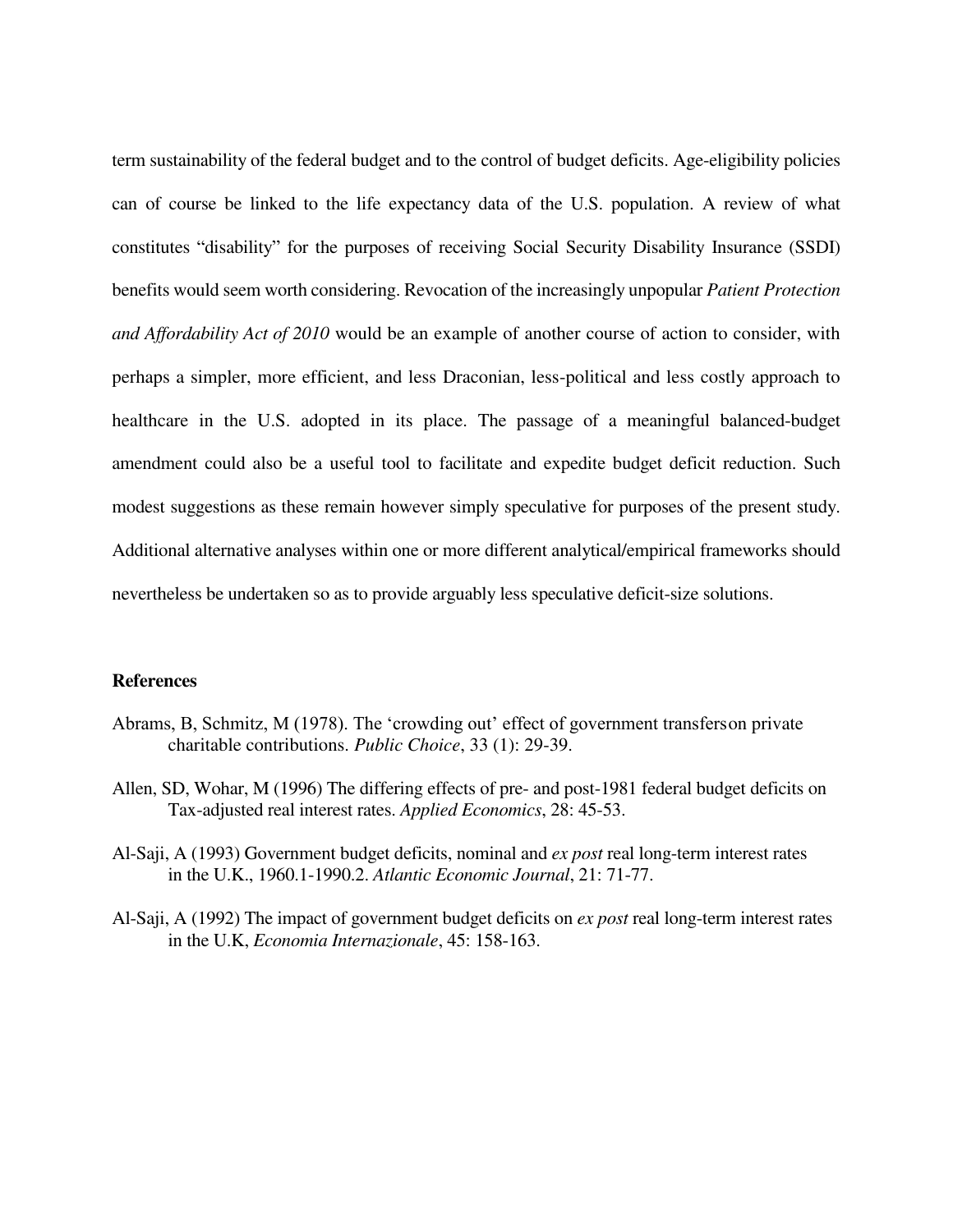Barth, JR (1991) The great savings and loan debacle. Washington, D.C.: A.E.I. Press.

- Barth, JR, Iden, G, Russek, FS (1984) Do federal deficits really matter? *Contemporary Policy Issues*, 3: 79-95.
- Barth, JR, Iden, G, Russek, FS (1985), Federal borrowing and short-term interest rates: Comment. *Southern Economic Journal*, 52: 554-559.
- Barth, JR, Iden, G, Russek, FS (1986), Government debt, government spending, and private sector behavior: Comment. *American Economic Review*, 76: 1115-1120.
- Barth, JR, Iden, G, Russek, FS, Wohar, M (1989) Effects of federal budget deficits on interest rates and the composition of domestic output. The Urban Institute, Washington, D.C.
- Barro, RJ (1974) Are government bonds net worth? *Journal of Political Economy*, 82: 1095-1117.
- Carlson, KM, Spencer, RW (1975) Crowding out and its critics. *Federal Reserve Bank of St. Louis Review*, 57: 1-19.
- Cebula, RJ (1992) Central government budget deficits and ex post real long-term interest rates in Italy: an empirical analysis for 1955-1989. *Metroeconomica*, 43: 393-402.
- Cebula, RJ (1985) The crowding out effect of fiscal policy. *Kyklos*, 38: 435-438.
- Cebula, RJ (1997) An empirical note on the impact of the federal budget deficit on ex post real long-term interest rates, 1973-1995. *Southern Economic Journal*, 63: 1094-1099.
- Cebula, RJ (2013) An exploratory inquiry into the impact of budget deficits on the nominal interest rate yield on Moody's Aaa-rated corporate bonds," *Applied Economics Letters*, 20: 1497-1500.
- Cebula, RJ (2005) Recent evidence on the impact of the primary deficit on nominal longer-term Treasury note interest rate yields. *Global Business & Economics Review*, 7: 47-58.
- Cebula, RJ, Belton, WJ (1993) Government budget deficits and interest rates in the United States: Evidence for closed and open economies put into perspective. *Public Finance/Finances Publiques*, 48: 188-209.

Cebula, RJ, Cuellar, P (2010) Recent evidence on the impact of government budget deficits on the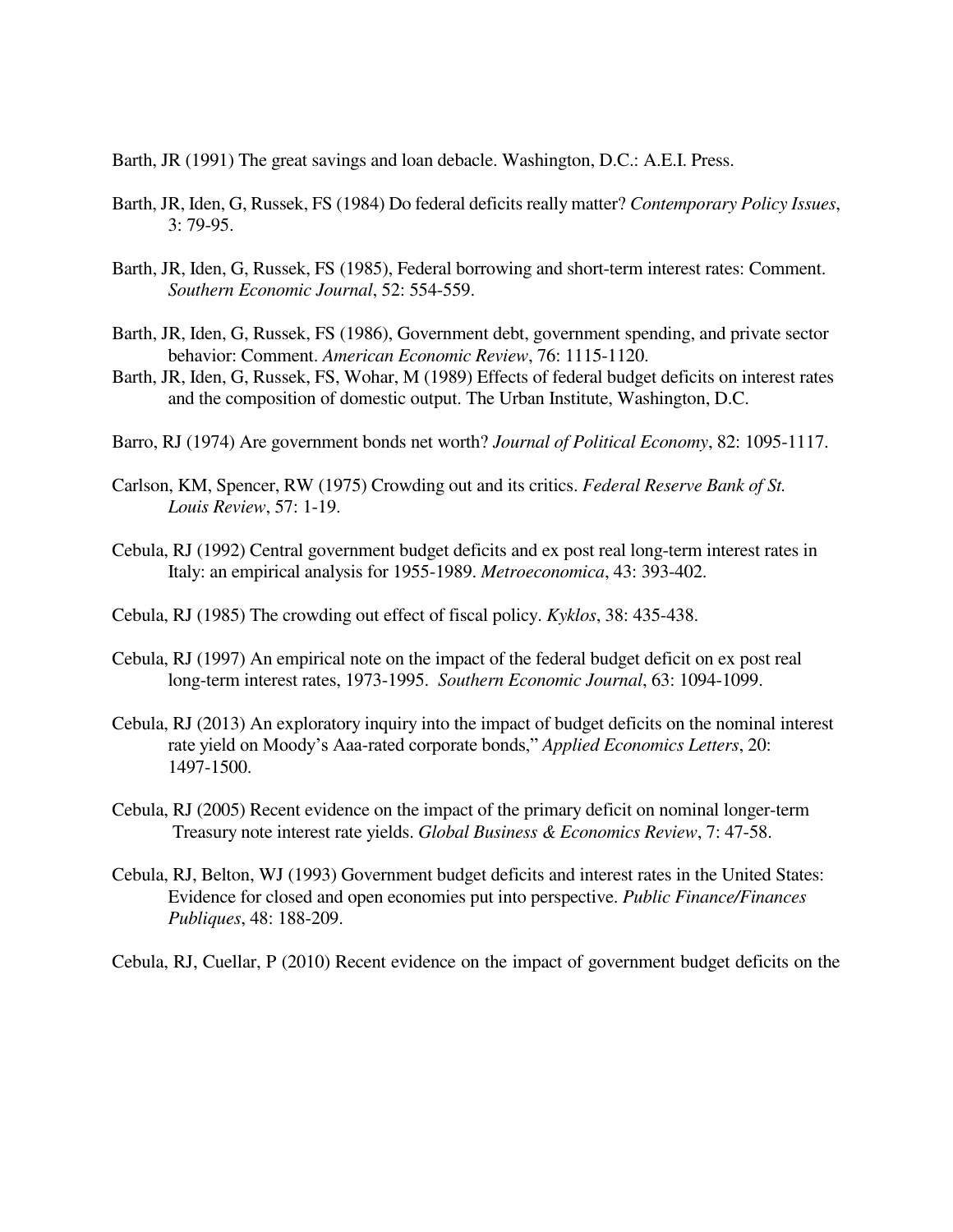*ex post* real interest rate yield on Moody's Baa-rated corporate bonds. *Journal of Economics and Finance*, 34: 301-307.

- Council of Economic Advisors. (2013). Economic report of the president, 2013. Washington, D.C: U.S. Government Printing Office.
- Cukierman, A, Meltzer, A (1983) A political theory of government debt and deficits in a Neo-Ricardian framework. *American Economic Review*, 79: 713-732.
- Day, A.E. (1922) Federal government budget deficits and interest rates: Comment, *Southern Economic Journal*, 58 (3): 816-820.
- Federal Reserve Bank of Philadelphia (2013) The Livingston survey Data at <http://www.phil.frb.org/index.cfm>
- Feldstein, M, Eckstein, O (1970) The fundamental determinants of the interest rate. *Review of Economics and Statistics*, 52: 362-375.
- Findlay, DW (1990) Budget deficits, expected inflation, and short-term real interest rates. *International Economic Journal*, 4: 41-53.
- Gale, W.G, Orszag, PR (2003) Economic effects of sustained budget deficits. *National Tax Journal*, 49: 151-164.
- Gissey, W (1999) Net Treasury borrowing and interest rate changes. *Journal of Economics and Finance*, 23: 211-219.
- Hoelscher, G (1983) Federal borrowing and short-term interest rates. *Southern Economic Journal*, 50: 319-333.
- Hoelscher, G (1986) New evidence on deficits and interest rates. *Journal of Money, Credit, and Banking*, 18: 1-17.

.

- Holloway, TM (1986) The cyclically adjusted federal budget and federal debt: Revised and updated estimates. *Survey of Current Business*, 66: 11-17
- Holloway, TM (1988) The relationship between federal deficit/debt and interest rates. *The American Economist*, 32: 29-38.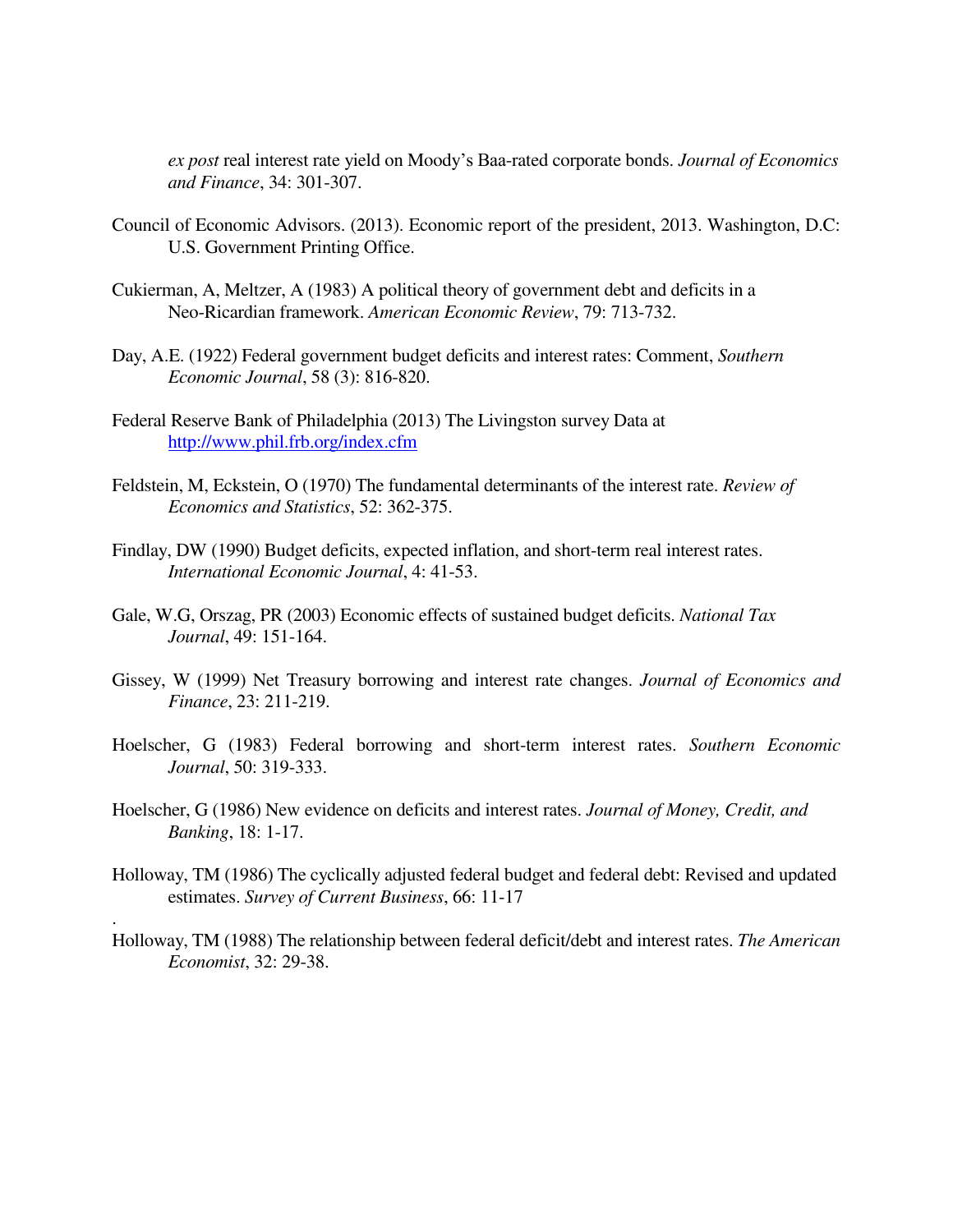- Johnson, CF (1992) An empirical note on interest rate equations. *Quarterly Review of Economics and Finance*, 32: 141-147.
- Kiani, KM (2009) Federal budget deficits and long-term interest rates in the USA. *Quarterly Review of Economics and Finance*, 34 (3): 301-307.
- Koch, JV (1994) Federal budget deficits, interest rates, and international capital flows: A further note, *Quarterly Review of Economics and Finance*, 32: 117-120.
- Krueger, AB (2003) Big federal deficits, Bigger risks. *The New York Times*. March 6: p. A6.
- Newey W.K., West K.D. (1987). A simple positive semi-definite, heteroskedasticity and autocorrelation consistent covariance matrix. *Econometrica* 55: pp. 703-708.
- Ostrosky, AL (1990) Federal budget deficits and interest rates: Comment. *Southern Economic Journal*, 56: 802-803.
- Swamy, PAVB, Kolluri, BR, Singamsetti, RN (1990) What do regressions of interest rates on deficits imply? *Southern Economic Journal*, 56: 1010-1028.
- Tanzi, V (1985) Fiscal deficits and interest rates in the United States. *I.M.F. Staff Papers*, 33: 551-576.
- Zahid, K (1988) Government budget deficits and interest rates: The evidence since 1971 using alternative deficit measures. *Southern Economic Journal*, 54: 725-731.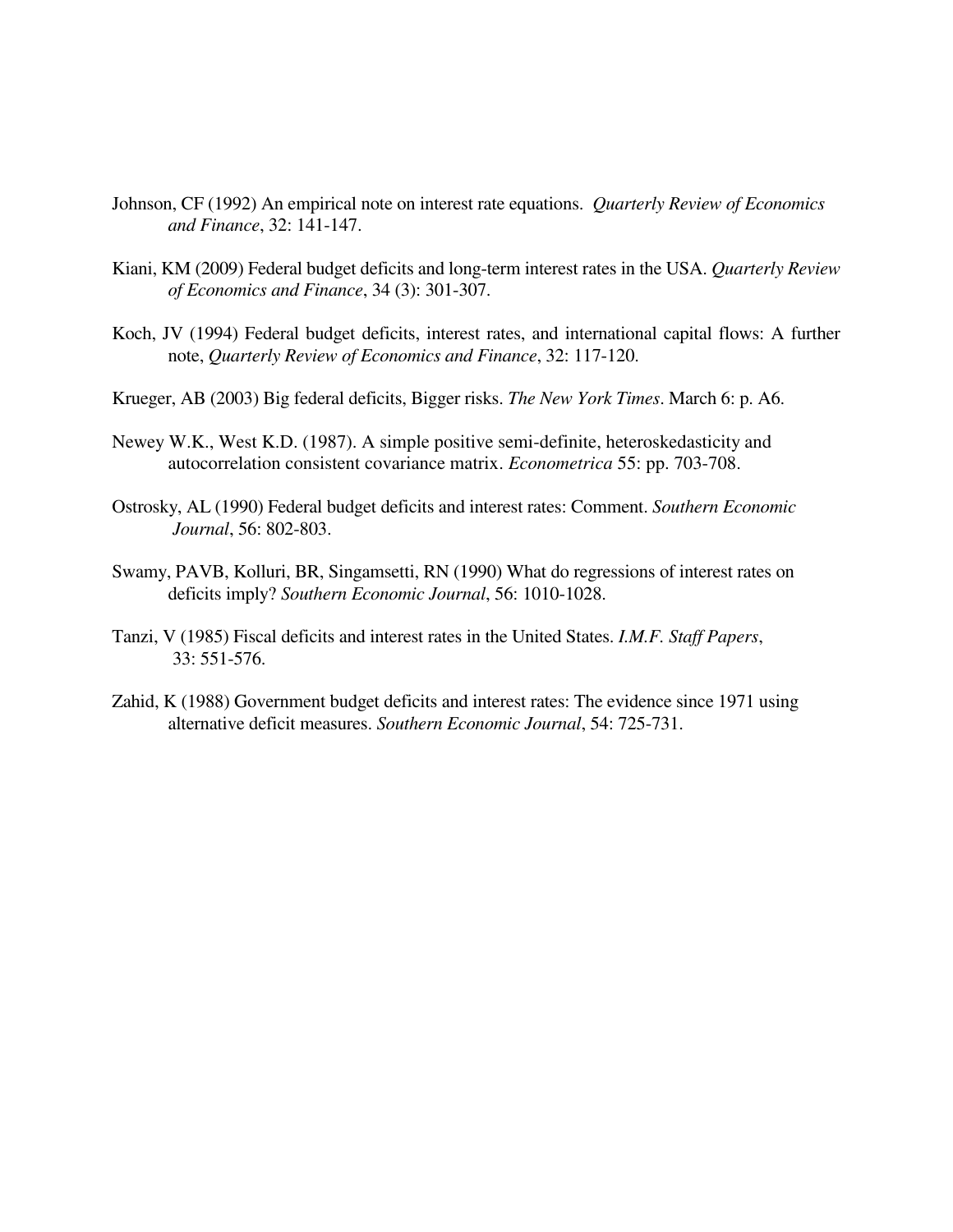# **Table 1**. Descriptive Statistics

|                 |        | 1972-2012 (Annual Data) |         |          |
|-----------------|--------|-------------------------|---------|----------|
| Variable        |        | Mean Standard Deviation | Maximum | Minimum  |
|                 |        |                         |         |          |
| <b>RTHREEYR</b> | 1.96   | 2.64                    | 7.62    | $-3.16$  |
| RSEVENYR 2.47   |        | 2.62                    | 8.12    | $-3.28$  |
| <b>TDY</b>      | 3.13   | 2.67                    | 10.1    | $-2.40$  |
| MY              | 67.25  | 31.98                   | 73.24   | 47.59    |
| <b>EPRSTBY</b>  | 1.04   | 2.34                    | 5.54    | $-3.10$  |
| <b>EPRLTBY</b>  | 3.70   | 2.58                    | 8.84    | $-2.53$  |
| $\Delta Y$      | 113.90 | 46.4                    | 222.80  | $-41.40$ |
| <b>NCIY</b>     | 1.961  | 1.73                    | 5.725   | $-0.832$ |
|                 |        |                         |         |          |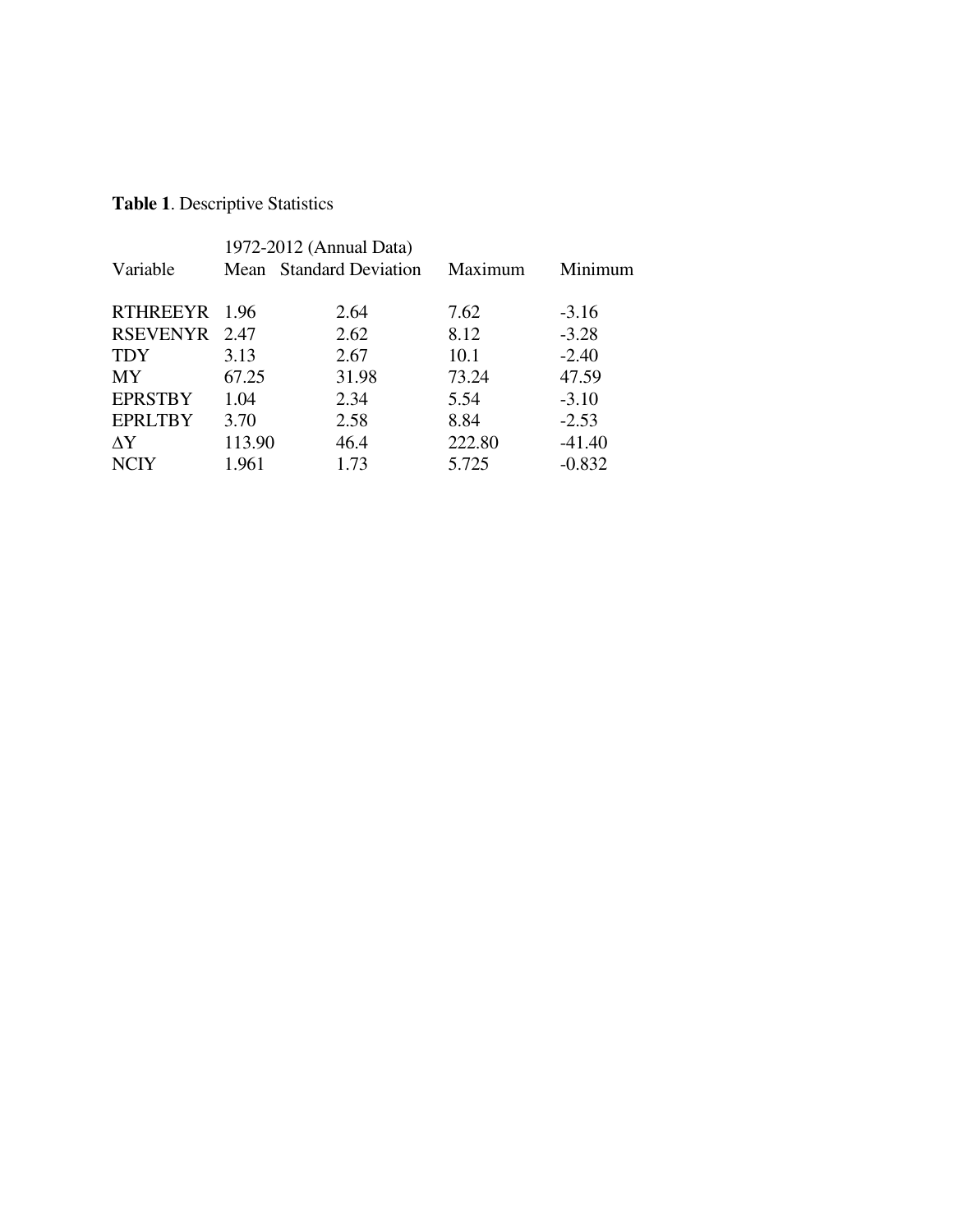|                 | <b>TDY</b> | MY       | EPRSTBY  | EPRLTBY  | $\Delta Y$ | <b>NCIY</b> |
|-----------------|------------|----------|----------|----------|------------|-------------|
| <b>TDY</b>      | 1.000      |          |          |          |            |             |
|                 |            |          |          |          |            |             |
| <b>MY</b>       | 0.540      | 1.000    |          |          |            |             |
|                 |            |          |          |          |            |             |
| <b>EPRSTBY</b>  | $-0.151$   | $-0.444$ | 1.000    |          |            |             |
|                 |            |          |          |          |            |             |
| <b>EPRLTBY</b>  | 0.229      | $-0.179$ | 0.650    | 1.000    |            |             |
| $\Delta \rm{Y}$ | $-0.417$   | $-0.235$ | 0.149    | $-0.032$ | 1.000      |             |
| <b>NCIY</b>     | $-0.037$   | 0.173    | $-0.086$ | 0.001    | 0.471      | 1.000       |
|                 |            |          |          |          |            |             |

**Table 2**. Correlation Matrix among Independent Variables, 1972-2012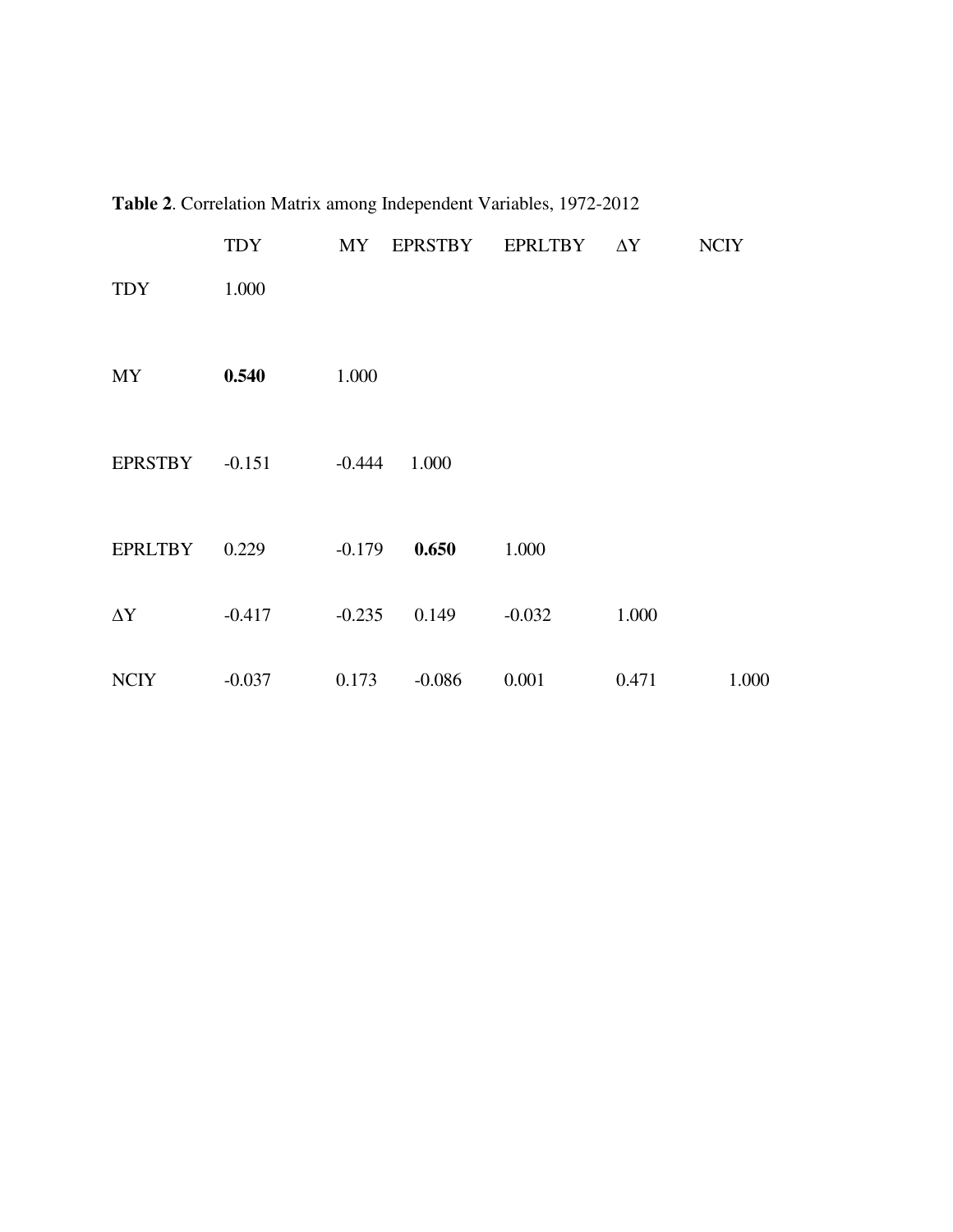| Table 3. 2SLS Estimation Results, 1972-2012 |             |         |         |  |
|---------------------------------------------|-------------|---------|---------|--|
| Dependent Variable: RTHREEYR                |             |         |         |  |
|                                             | Coefficient | t-value | p-value |  |
| <b>Explanatory Variable</b>                 |             |         |         |  |
| Constant                                    | 0.69        | 1.83    | 0.0746  |  |
| TDY                                         | $0.096***$  | 4.13    | 0.0002  |  |
|                                             |             |         |         |  |
| <b>MY</b>                                   | $-0.012***$ | $-4.91$ | 0.0000  |  |
| <b>EPRSTBY</b>                              | $0.759***$  | 7.04    | 0.0000  |  |
|                                             |             |         |         |  |
| <b>EPRLTBY</b>                              | $0.292***$  | 3.97    | 0.004   |  |
| ΔY                                          | 96.6        | 0.59    | 0.5585  |  |
|                                             |             |         |         |  |
| <b>NCIY</b>                                 | $-0.106**$  | $-2.28$ | 0.0301  |  |
| <b>DW</b>                                   | 2.06        |         |         |  |
| Rho                                         | $-0.03$     |         |         |  |
| <b>Instrument Rank</b>                      | 10          |         |         |  |
| F-Statistic***                              | 45.44       |         |         |  |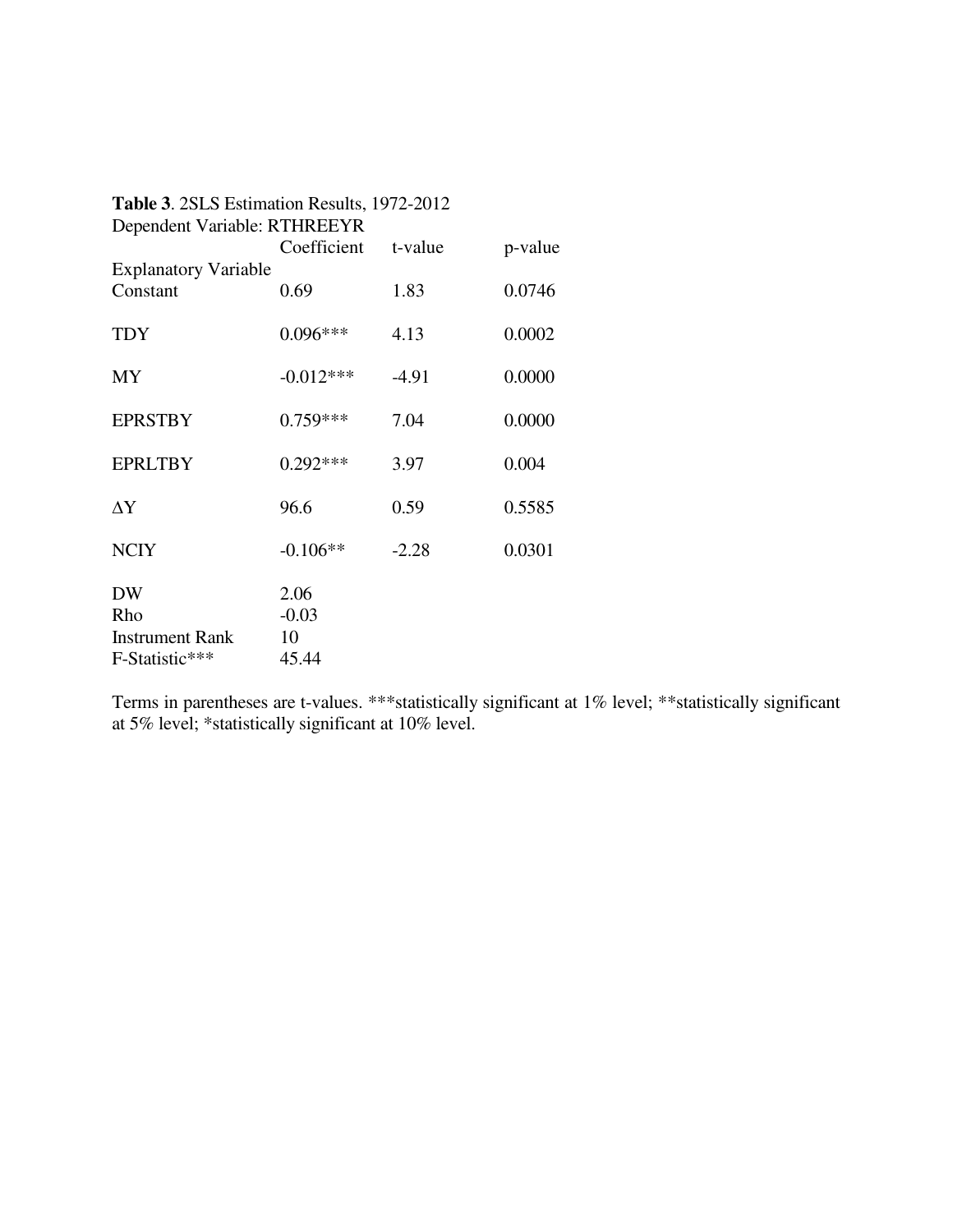| <b>Table 4. 2SLS Estimation Results, 1972-2012</b> |             |         |         |
|----------------------------------------------------|-------------|---------|---------|
| Dependent Variable: RSEVENYR                       | Coefficient | t-value | p-value |
| Variable                                           |             |         |         |
| Constant                                           | 0.334       | 2.48    | 0.0182  |
| <b>TDY</b>                                         | $0.108***$  | 6.53    | 0.0000  |
| <b>MY</b>                                          | $-0.012***$ | $-7.13$ | 0.0000  |
| <b>EPRSTBY</b>                                     | $0.397***$  | 4.97    | 0.0000  |
| <b>EPRLTBY</b>                                     | $0.622***$  | 11.08   | 0.0000  |
| $\Delta Y$                                         | 0.056       | 0.56    | 0.5789  |
| <b>NCIY</b>                                        | $-0.09**$   | $-2.40$ | 0.0217  |
| <b>DW</b>                                          | 2.07        |         |         |
| Rho                                                | $-0.04$     |         |         |
| <b>Instrument Rank</b>                             | 10          |         |         |
| F-Statistic***                                     | 68.7        |         |         |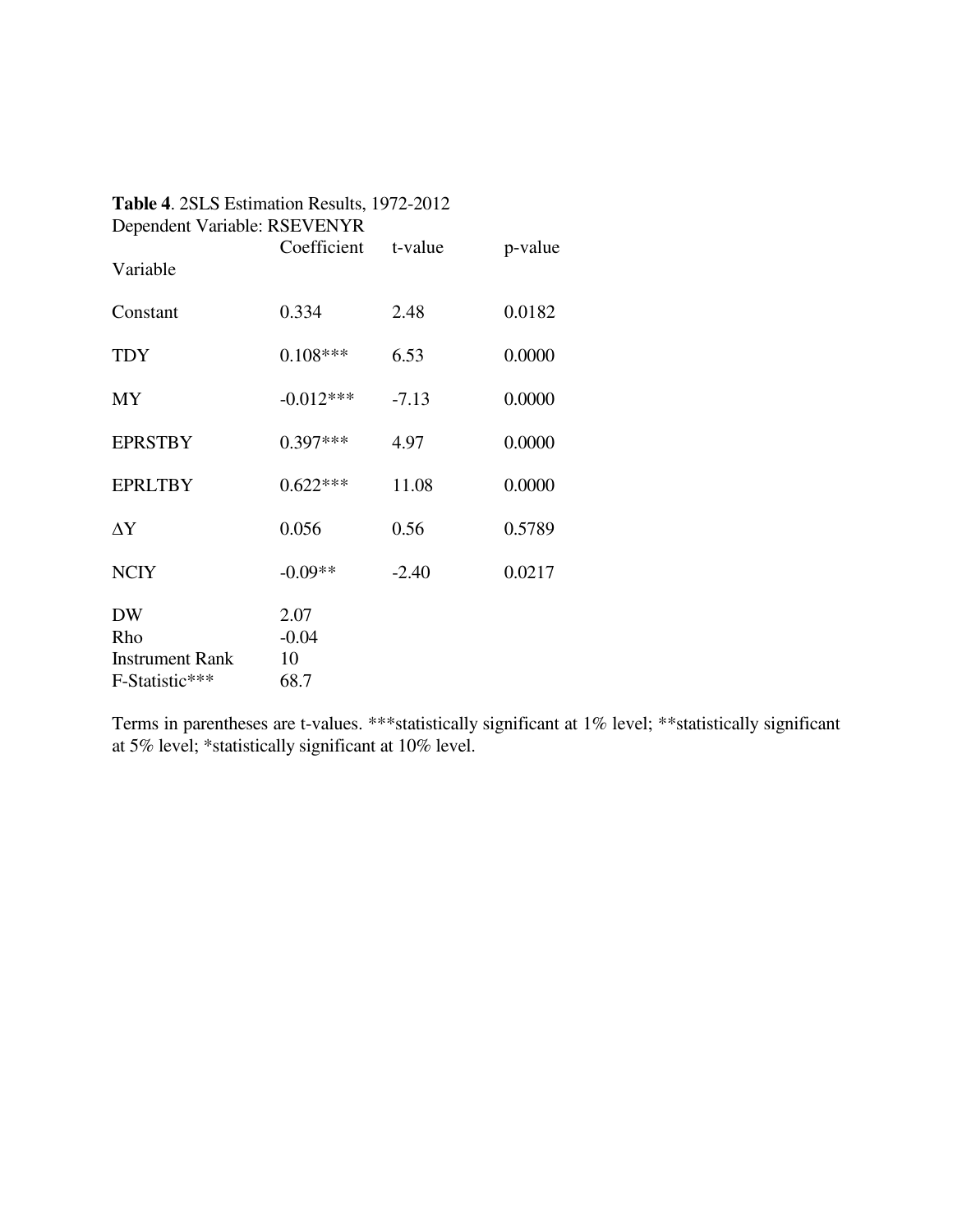| Table 5. 2SLS Estimation Results, 1980-2012 |                              |         |         |  |  |
|---------------------------------------------|------------------------------|---------|---------|--|--|
|                                             | Dependent Variable: RTHREEYR |         |         |  |  |
|                                             | Coefficient                  | t-value | p-value |  |  |
| <b>Explanatory Variable</b>                 |                              |         |         |  |  |
| Constant                                    | 0.55                         | 2.39    | 0.0244  |  |  |
| TDY                                         | $0.072***$                   | 3.91    | 0.0006  |  |  |
| <b>MY</b>                                   | $-0.009***$                  | $-2.95$ | 0.0066  |  |  |
| <b>EPRSTBY</b>                              | $0.871***$                   | 6.63    | 0.0000  |  |  |
| <b>EPRLTBY</b>                              | $0.247***$                   | 2.81    | 0.0092  |  |  |
| ΔY                                          | $-44.4$                      | $-0.24$ | 0.8139  |  |  |
| <b>NCIY</b>                                 | $-0.042$                     | $-0.58$ | 0.5665  |  |  |
| <b>DW</b>                                   | 2.24                         |         |         |  |  |
| Rho                                         | $-0.12$                      |         |         |  |  |
| <b>Instrument Rank</b>                      | 10                           |         |         |  |  |
| F-Statistic***                              | 35.74                        |         |         |  |  |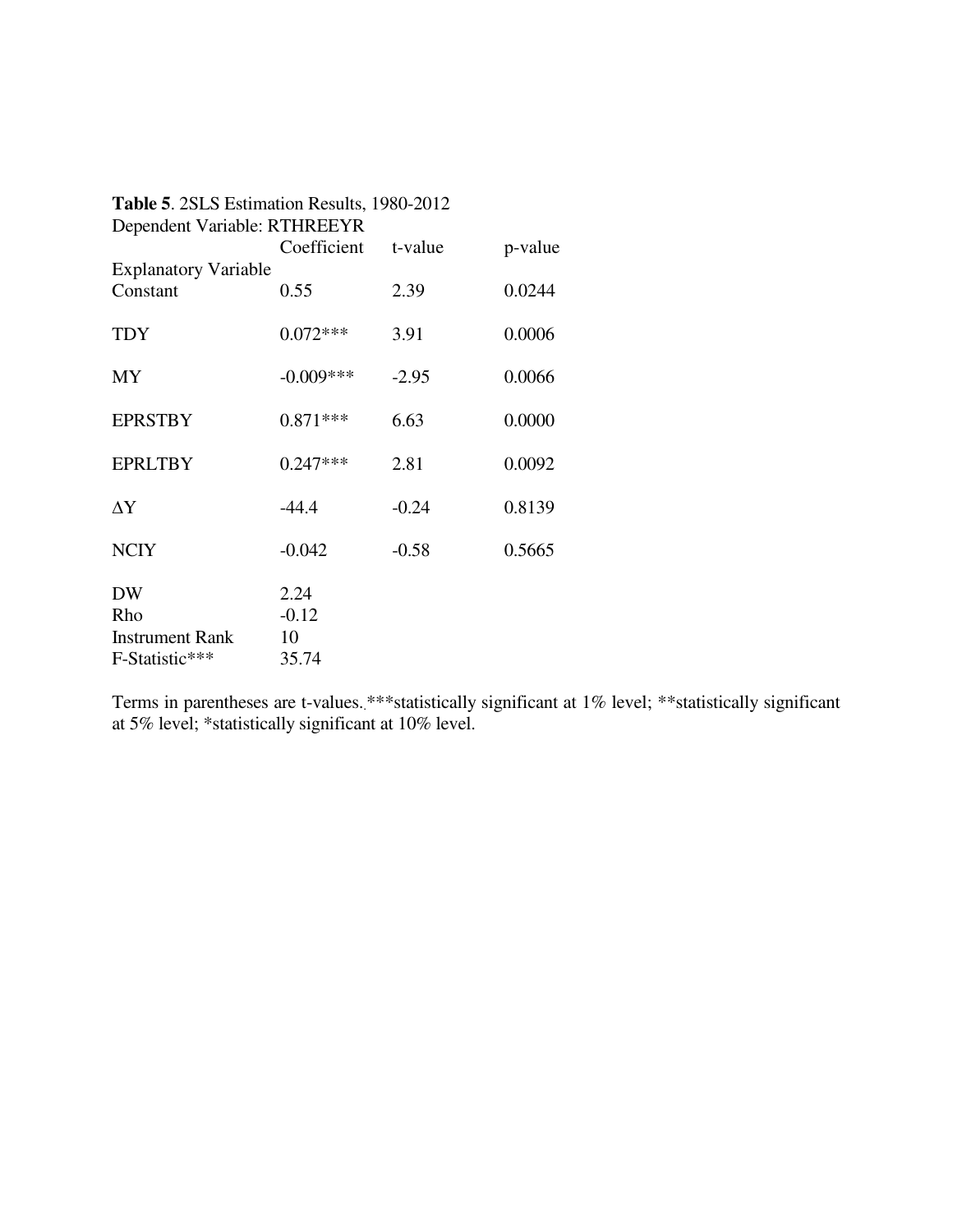| Table 6. 2SLS Estimation Results, 1980-2012 |                       |         |         |
|---------------------------------------------|-----------------------|---------|---------|
| Dependent Variable: RSEVENYR                | Coefficient           | t-value | p-value |
| Variable                                    |                       |         |         |
| Constant                                    | 0.206                 | 1.23    | 0.2280  |
| <b>TDY</b>                                  | $0.092***$            | 6.86    | 0.0000  |
| MY                                          | $-0.01***$            | $-4.26$ | 0.0002  |
| <b>EPRSTBY</b>                              | $0.439***$            | 4.68    | 0.0001  |
| <b>EPRLTBY</b>                              | $0.615***$            | 10.90   | 0.0000  |
| $\Delta Y$                                  | $-2.59$               | $-0.02$ | 0.9819  |
| <b>NCIY</b>                                 | $-0.06$               | $-1.31$ | 0.2030  |
| <b>DW</b><br>Rho<br><b>Instrument Rank</b>  | 2.16<br>$-0.08$<br>10 |         |         |
| F-Statistic***                              | 40.27                 |         |         |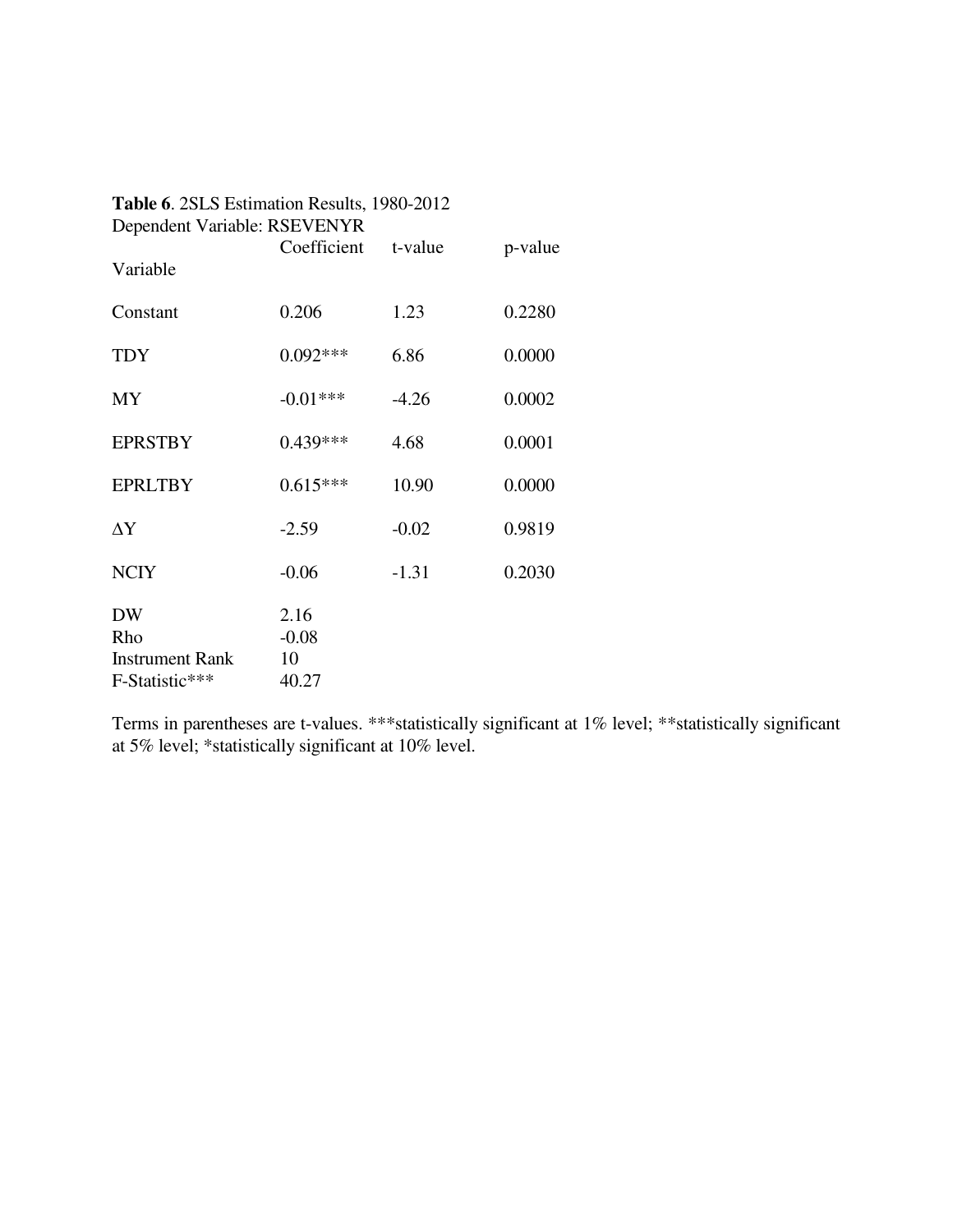| Dependent Variable: RTHREEYR |              |         |         |
|------------------------------|--------------|---------|---------|
| Variable                     | Coefficient  | t-value | p-value |
| Constant                     | 0.24         | 0.34    | 0.7304  |
| <b>TDY</b>                   | $0.07**$     | 2.56    | 0.0155  |
| MY                           | $-0.011***$  | $-5.27$ | 0.0000  |
| <b>EPRSTBY</b>               | $0.713***$   | 14.01   | 0.0000  |
| <b>EPRLTBY</b>               | $0.329***$   | 8.05    | 0.0000  |
| $\Delta Y$                   | 131.75       | 1.40    | 0.1726  |
| <b>NCIY</b>                  | $-0.117**$   | $-2.64$ | 0.0126  |
| AR(1)                        | 0.092        | 0.34    | 0.7304  |
| <b>DW</b><br>Rho             | 1.87<br>0.06 |         |         |
| J-Statistic**                | 12.05        |         |         |
| <b>Inverted AR Root</b>      | 0.09         |         |         |
| <b>Instrument Rank</b>       | 14           |         |         |

| Table 7. Autoregressive 2SLS Estimation Results, 1972-2012 |  |
|------------------------------------------------------------|--|
| Dependent Variable: RTHREEYR                               |  |